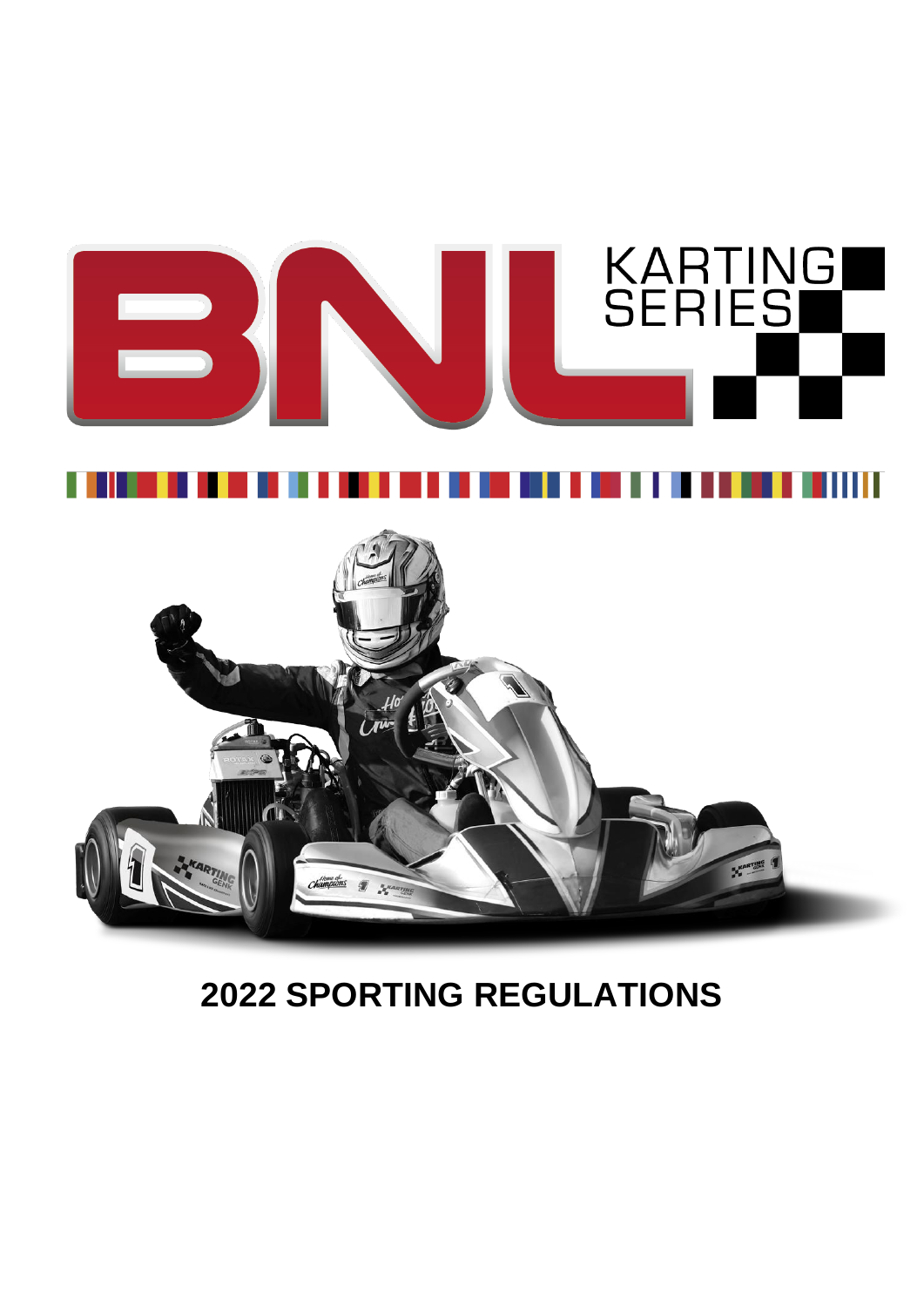

# **1. INFORMATION / DATE / ENTRY / FREE PRACTICE**

#### **1.1 Organization Office**

Limburg Karting Damstraat 1 B-3600 GENK Belgium Tel.: +32 475 27 25 89 Mail: [info@bnlkartingseries.com](mailto:info@bnlkartingseries.com) Web: [http://www.bnlkartingseries.com](http://www.bnlkartingseries.com/)

#### **1.2 Dates / Calendar 2022**

The BNL Karting Series is organized under the jurisdiction of the Belgian ASN (Royal Automobile Club of Belgium) and has the following calender of events:

| Round 1 | 15 – 17 April                                         | Circuit: Karting Genk (BEL)                   |
|---------|-------------------------------------------------------|-----------------------------------------------|
| Round 2 | $01 - 03$ July                                        | Circuit: Karting des Fagnes Mariembourg (BEL) |
| Round 3 | 30 September – 02 October Circuit: Karting Genk (BEL) |                                               |

Circuit Karting Genk : Home of Champions Damstraat 1, B-3600 GENK Tel : +32 89 65 81 82 info@kartinggenk.be

Circuit Karting des Fagnes Rue du Karting 13, B-5660 COUVIN Tel : +32 60 31 26 70 info@eurokarting.be

#### **1.3 Entries / Subscriptions**

1.3.1 Entry for BNL Karting Series must be done online: <http://www.rotax-ems.com/bnl> Driver participant list: <http://www.rotax-ems.com/bnl/entrylist> A copy of the race license of the driver and a copy of the entrant license is mandatory to upload during the registration process. Race licenses which are suspended are not valid!

1.3.2 Entry open and closing date for the event: Entry opens: 01-01-2022 Entry closes : Tuesday before the each round

1.3.3 Entrant's applications Applicants must hold a valid Entrants' Licenses and the necessary authorizations (visa) issued by their ASN.

1.3.4 Drivers are allowed to enter in maximum two classes /categories.

#### **1.4 Entry fee per Event**

1.4.1 Entry fee for Rotax-Junior, Rotax-Senior, Rotax-DD2 and Rotax DD2-Master is € 350,-

- 1.4.2 Entry fee for Rotax-Micro is € 340,- (exhaust mat included)
- 1.4.3 Entry fee for Rotax-Mini is € 365,- (exhaust mat included)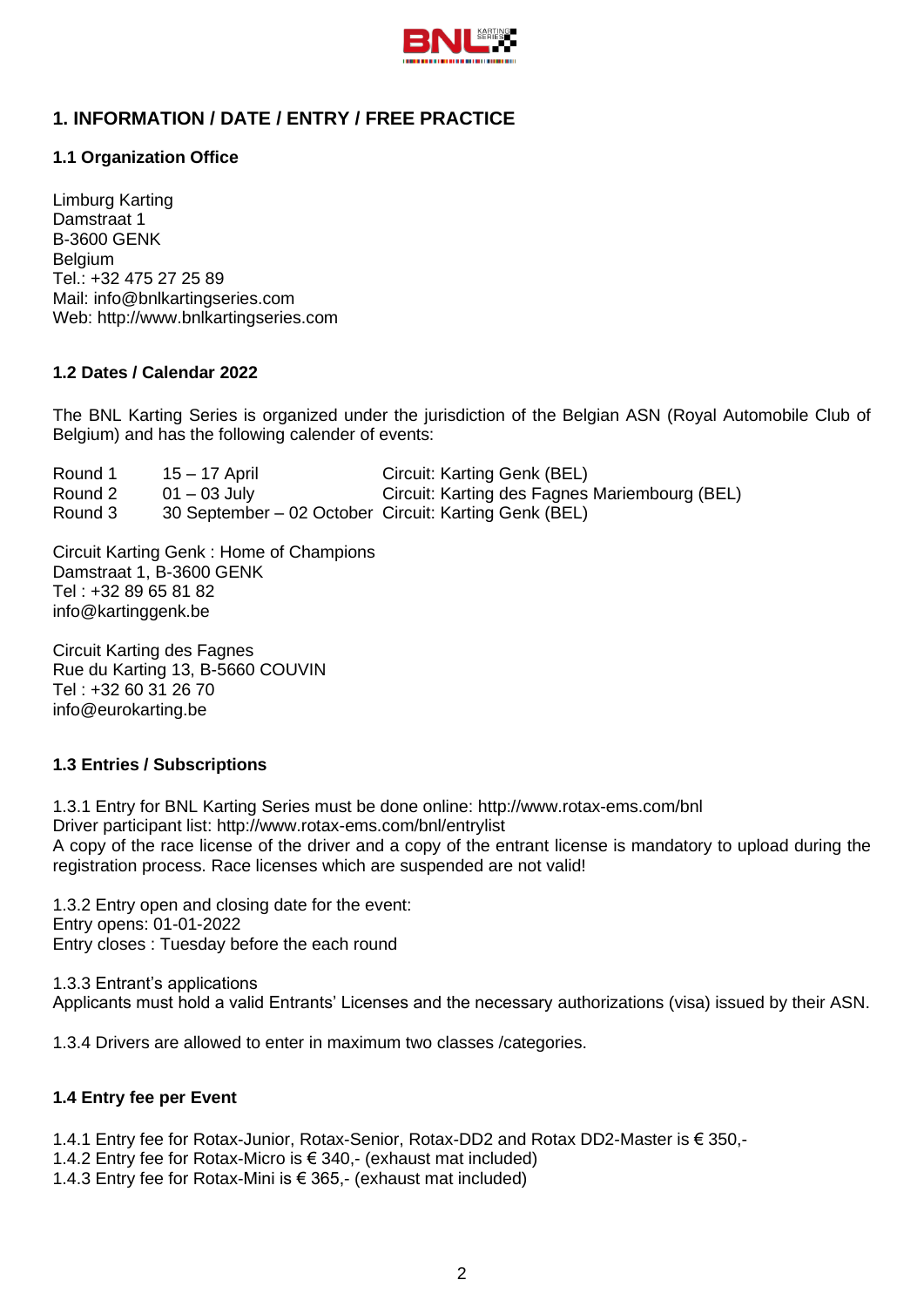

## **1.5 Payments**

Entries are only accepted once full payment has been received on the following bank account:

Name: **Limburg Karting vzw** IBAN: **BE07 4579 0650 0166** BIC: **KREDBEBB** Bank: **KBC**

1.5.1 Should the driver fail to attend to the event there will be no refund of the entry fee.

1.5.2 Should the driver not be able to attend with written reason for non-attendance, there will be a refund of the entry fee minus 15% after examining the reason for non-attendance.

1.5.3 In case the event must be cancelled due government decisions there will be a 100% refund.

1.5.4 Late entry administration fee (after Tuesday before the event) € 100,= (in supplement of the entry fee if entry is accepted).

#### **1.6 Free Practices**

1.6.1 On Friday before the event there will be a free practice possibility which will be organized by the track owner or organizer. Practices according time table.

Day tickets for Round 1 and 3 (Karting Genk) must be purchased through: <https://www.apex-timing.com/gokarts/ticketing.php?center=264&language=en>

Day tickets for Round 2 (Karting Des Fagnes) must be reserved/purchased through: <https://www.kartingdesfagnes.com/en/private-kart-session-booking/>

After lunch break (see Timing) it is mandatory to drive with scanned slick tires. It is mandatory to scan one set of slick tires after registration has been completed. (non-parc fermé tires). A maximum of 2 front and 2 rear tires can be used. Drivers which show up in a session with unscanned slick tires are not allowed to take part in the session.

The amount of sets of rain tires for the practice sessions on Friday are free and will not be scanned.

1.6.2. Contact the tracks for more possibilities for testing prior to the event.

Karting Genk: Home of Champions: <https://www.apex-timing.com/gokarts/calendar.php?center=122&tracks=10&track=10>

Karting Des Fagnes: Opening Hours – Private Karts – [Karting des Fagnes](https://www.kartingdesfagnes.com/?page_id=14109&lang=en)

# **2. CLASSES / LICENSES**

#### **2.1 Rotax Max Micro**

Maximum of 36 entries/drivers License: National Karting License or higher issued by an ASN affiliated to the FIA + permission to drive abroad from the ASN of the country where the license is issued. Age: 7-11 years, a driver must be 7 years old when the license is issued. Weight\* : 105 kg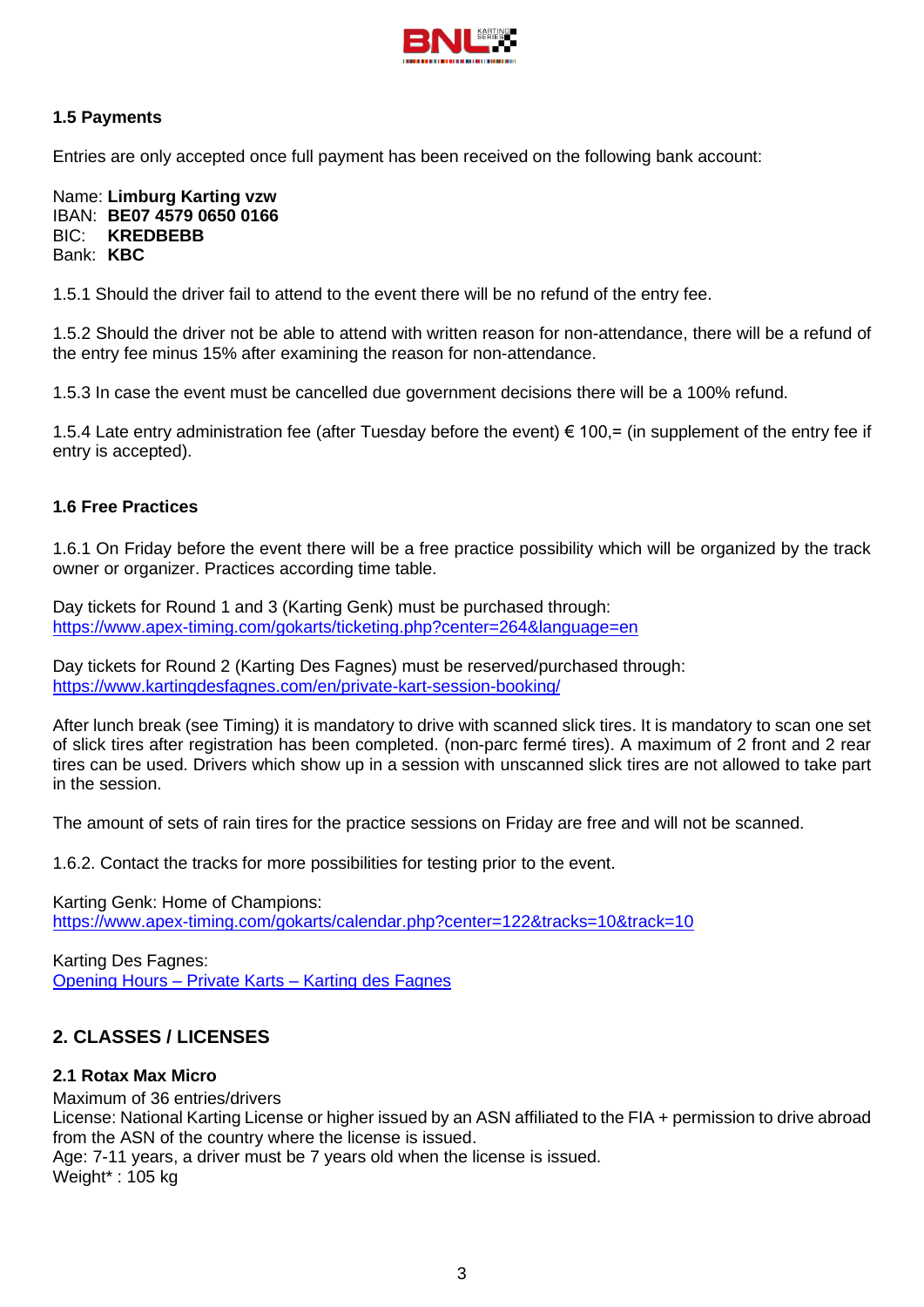

## **2.2 Rotax Max Mini**

#### Maximum of 36 entries/drivers

License: National Karting License or higher issued by an ASN affiliated to the FIA + permission to drive abroad from the ASN of the country where the license is issued.

Age: 10-13 years, a driver has to have his / hers 10<sup>th</sup> birthday during the calendar year when the license is issued.

Weight\* : 115 kg

#### **2.3 Rotax Max Juniors**

Maximum of 36 entries/drivers

License: National Karting License or higher issued by an ASN affiliated to the FIA + permission to drive abroad from the ASN of the country where the license is issued.

Age: 12-15 years, a driver has to have his / hers  $12<sup>th</sup>$  birthday during the calendar year when the license is issued.

Weight\* : 145 kg

## **2.4 Rotax Max Seniors**

Maximum of 74 entries/drivers

License: National Karting License or higher issued by an ASN affiliated to the FIA + permission to drive abroad from the ASN of the country where the license is issued.

Age: from 14 years, a driver has to have his / hers  $14<sup>th</sup>$  birthday during the calendar year when the license is issued.

Weight\*: 162 kg

#### **2.5 Rotax Max DD2**

Maximum of 36 entries/drivers

License: National Karting License or higher issued by an ASN affiliated to the permission to drive abroad from the ASN of the country where the license is issued.

Age: from 15 years, a driver has to have his / hers  $15<sup>th</sup>$  birthday during the calendar year when the license is issued.

Weight\*: 175 kg

#### **2.6 Rotax Max DD2-Masters**

Maximum of 36 entries/drivers

License: National Karting License or higher issued by an ASN affiliated to the FIA permission to drive abroad from the ASN of the country where the license is issued.

Age: from 32 years, a driver has to have his / hers 32<sup>nd</sup> birthday during the calendar year when the license is issued.

Weight\* : 175 kg

The organizer/promoter has the right to combine the classes DD2 and DD2-Masters together, if the amount of entries in the class DD2 and DD2-Masters is under 36 competitors.

\*Weight : Minimum weight. Complete chassis + driver + race gear

The organization has the right to grant a participant/driver dispensation. This dispensation must be submitted to the organizer in writing.

#### **2.7 License table overview for Rotax Max Challenge Grand Finals (RMCGF)**

[https://www.rotax-kart.com/en/Max-Challenge/MAX-Challenge/Regulations/Regulations-2022](https://www.rotax-kart.com/en/Max-Challenge/MAX-Challenge/Regulations/Regulations-2020)

#### **2.8 Mandatory Entrant License**

In order to participate in this event, applicants must hold a valid Entrant License and the necessary authorizations (visas) issued by their ASNs affiliated to the FIA, valid for Karting and for the current year, Entrant's licenses may not be delivered to persons who are still under age and do not have full legal capacity.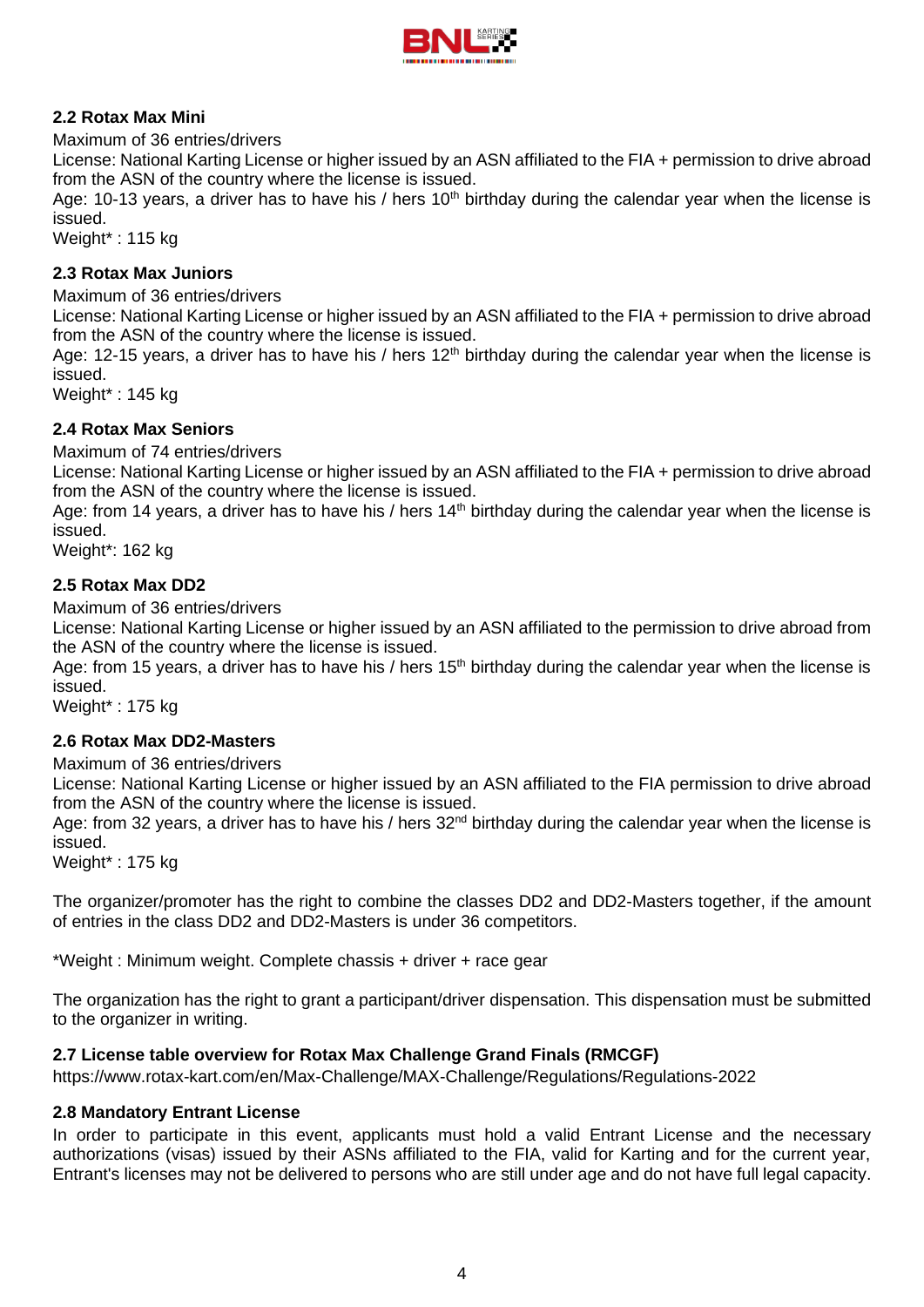

# **3 POINTS, PRIZES AND AWARDS**

## **3.1 Event result (weekend result)**

3.1.1

- In case there are 36 drivers or less in the category, the event will have two Pre Finals + two Finals.
- In case of more than 36 drivers in the category, the event will have Qualifying Heats with Ranking after Heats, a **potential Second Chance Heat**, one Pre-final and one Final.
- Only the result from the Pre-final(s) and the Final(s) will count towards for the weekend ranking, see points table below
- In case of a tie (ex-aequo) the Final from Sunday will act as determining factor.

| Position                    |    | ⌒<br>- | $\sim$<br>ບ | -- | -<br>∽<br>J    | 6  |   | ۰<br>O       | 9 | 10 | $\overline{A}$ | 12 | 13                            | 14            | 15 |
|-----------------------------|----|--------|-------------|----|----------------|----|---|--------------|---|----|----------------|----|-------------------------------|---------------|----|
| Points<br>Pré Final + Final | 25 | 20     | 16          | 13 | $\overline{A}$ | 10 | 9 | $\circ$<br>o | - | 6  | -<br>5         | 4  | $\overline{\phantom{0}}$<br>ບ | ◠<br><u>.</u> |    |

3.1.2 Drivers that are present in the pre-grid will get points, drivers which are disqualified of a final will get no points.

3.1.3 Trophies in all classes for the first 3 (Micro & Mini first 5) placed drivers of the weekend results.

## **3.2 Season Ranking / Championship in all classes**

3.2.1 The final season ranking will be the sum of the 10 best results out of the total 12 results.

All Pré – Finals + all Finals will count for the championship. The two lowest results (Pré – Finales or Finals) will be deducted.

In case of Qualifying heats, the official result of the ranking after Qualifying heats will count as a Pre-final and these results will count double.

The two lowest results (Pre-finals or Finals) will be deducted.

3.2.2 When a driver has been disqualified from a pre-final or/and final, this needs to count for the championship and is not deductible. Only DNS in a Pre – Final or and Final, not attended events or zero points (position 16 or less) are deductible. In case of a tie (ex-aequo) the best 1<sup>st</sup> places will count, than 2<sup>nd</sup> places, than 3<sup>rd</sup> places, and so on until the ex-aequo is discontinued.

In case it is not possible to organize the complete championship, the championship result will be drawn up as follows :

1 race event : Championship is event result

2 race events : Championship is 7 best results out of 8 results

#### **3.3 Rotax Max Challenge Grand Finals (RMCGF) Ticket**

3.3.1 The winner (after the official 2022 BNL Karting Series championships standing) wins the RMCGF Ticket. (see art. 2.7). Tickets are available for all Rotax classes except for Micro Max independent of nationality. If the winner won already a RMCGF ticket, the classified number two of the official result of the championship's result wins the ticket. And so on.

Rotax Max Challenge Grand Final invitation includes: Entry fee, fuel, supplied Kart, tires, tools and tool box. All users will be responsible for any damage to the karts, tires, tools and tool box caused by them self.

3.3.1 If the winner has the Belgian nationality or the winner has a Belgian license, he must race with Team Belgium. A contribution of  $\epsilon$  500,= (net) will be charged.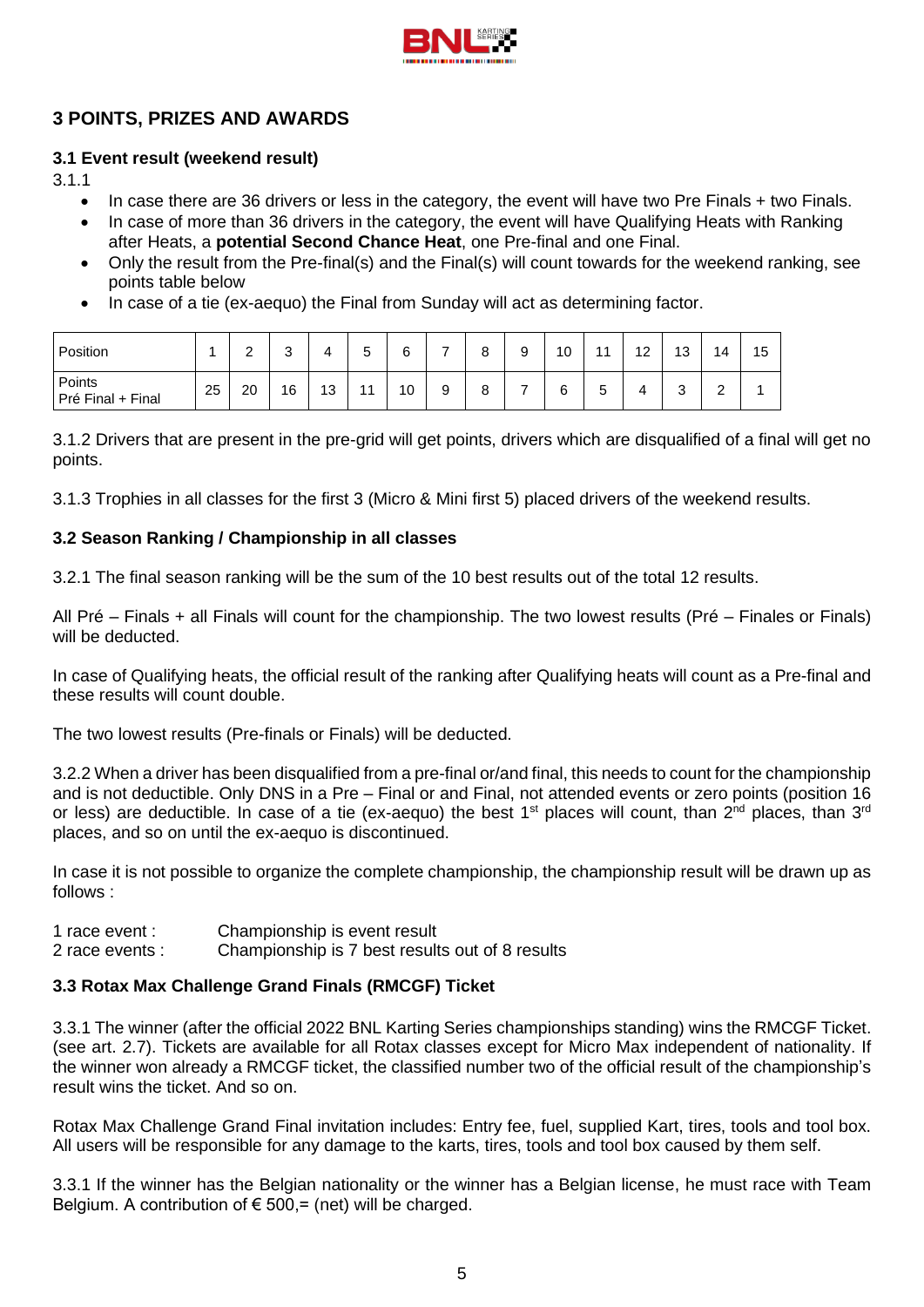

# **4 EQUIPEMENT**

#### **4.1 Amount of equipment**

For all classes:

- 1 sealed chassis
- 2 sealed engines
- 2 sets of slick race tires (parc-ferme, voucher system), for micro and mini : 1 set
- 1 set of NEW rain race tires : own contribution

## **4.2 Tires**

For all classes : during technical scrutineering one set of new rain tires must be scanned!

## **Rotax Max Micro**

Dry Mojo C2 CIK front 4.0 / 10.0 – 5 rear 5.0 / 11.0 – 5 Wet Mojo CW CIK front 3.6 / 10.0 – 5 rear 4.5 / 11.0 - 5

## **Rotax Max Mini**

Dry Mojo C2 CIK front 4.0 / 10.0 – 5 rear 5.0 / 11.0 – 5 Wet Mojo CW CIK front 3.6 / 10.0 – 5 rear 4.5 / 11.0 - 5

#### **Rotax Max Junior**

Dry Mojo D2XX CIK front 4.5 x 10.0 – 5 rear 7.1 x 11.0 – 5 Wet Mojo W5 CIK front 4.5 x 10.0 – 5 rear 6.0 x 11.0 – 5

#### **Rotax Max Senior**

Dry Mojo D5 CIK front 4.5 x 10.0 – 5 rear 7.1 x 11.0 – 5 Wet Mojo W5 CIK front 4.5 x 10.0 – 5 rear 6.0 x 11.0 – 5

#### **Rotax MAX DD2/Masters**

Dry Mojo D5 CIK 4.5 x 10.0 – 5 rear 7.1 x 11.0 – 5 Wet Mojo W5 CIK 4.5 x 10.0 – 5 rear 6.0 x 11.0 – 5

Strictly no modifications or tire treatment are allowed. All tires will be barcode scanned and will be checked before each session.

For the warm up on Saturday and/or Sunday scanned tires can be used only.

Tires must be mounted according to the sense of rotation defined on the tire at all time. (art. 7.4) Wet tires may only be used if the Clerk of the Course has declared Wet Race or Wet Practice.

#### **4.3 Fuel / Oil**

4.3.1 Only unleaded fuel 98 octane can be used. Checks will be done with a Digatron DT-47FT fuel tester which is calibrated in pure liquid cyclohexane.

4.3.2 All CIK homologated 2-stroke oil can be used. We recommend XERAMIC XPS DYE 2-stroke oil. During any part of the event the fuel can be controlled and even changed with fuel of the organisation. The designated fuel stations in 2022 are :

Round 1 & 3 : ESSO Bruno Food corner, Steenweg 103, B – 3665 AS, +32 89 65 72 43 Round 2 : ESSO Couvin, Rue de la Gare 15, B-5660 COUVIN, +32 78 48 03 14

4.3.3 It is strictly forbidden to add any liquid and/or power-boosting chemicals in the petrol, other than CIK homologated 2-stroke oil. The brand and the type of oil should be filled out on the technical sheet.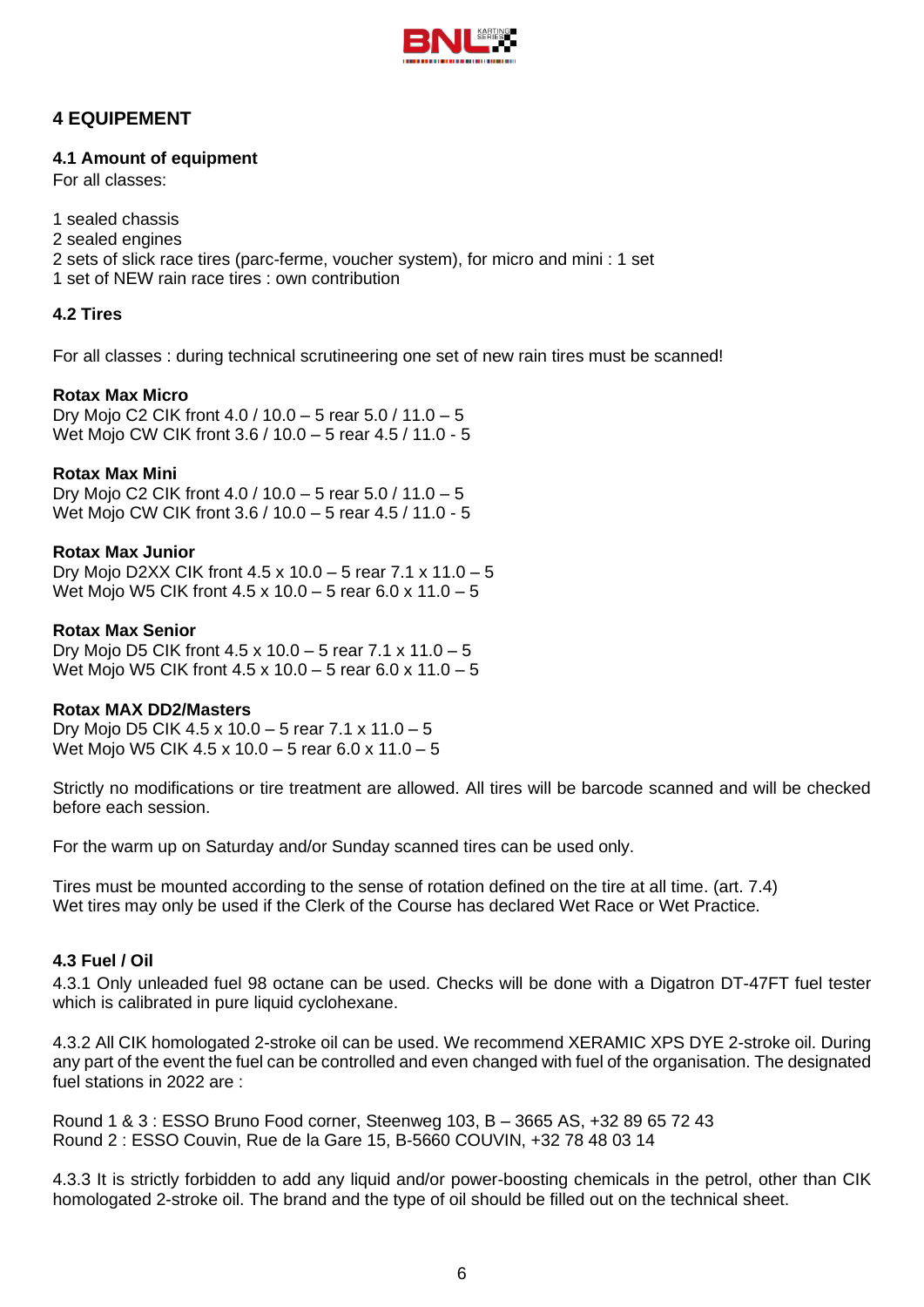

4.3.4 At any time the volume of the fuel in the tank must be over or equal to 1.5 liter. The scrutineer has the right to change/replace any driver's fuel at any time. In this case the fuel will be replaced with the fuel of the petrol station which is published in the supplementary regulations. Petrol test' if necessary with independent approved testing company will be charged at  $\in$  4.500,- if the test is positive.

## **4.4 Transponders**

4.4.1 Only My Laps transponders are allowed, TranX2 Karting Transponder, TranX3 Karting Transponder and X2 Karting Transponder.

4.4.2 With the beginning of the non-qualifying/warm-up practice and the free practice on Friday (see Timing) the transponder is mandatory and has to be fixed on the lower part of the back of the kart seat. Transponder must be mounted in the original holder.

4.4.3 It is the Entrant's / Driver's responsibility to ensure the transponder is fully functional and the battery charged at all times.

4.4.4 Transponder can be rented trough the organization :  $\epsilon$  50,-

#### **4.5 Cameras**

With the beginning of the non-qualifying/warm-up practices cameras on the kart or helmet are not allowed. On Friday practices it is allowed to use a camera on the chassis, not on the helmet.

## **4.6 Helmets / Overalls / Gloves / Boots**

Only helmets, overalls and Gloves are allowed according to CIK-FIA regulations.

#### **4.7 Racing Numbers**

Racing numbers shall comply with provisions of the FIA-CIK Technical Regulations yellow background and black numbers. (4 sides). Except DD2 Master : see Technical Regulations DD2/DD2 Master.

## **5 EVENT**

#### **5.1 GENERAL CONDITIONS**

5.1.1 It is the entrant's responsibility to ensure that all persons concerned by his entry observe all the provisions of the code, the technical regulations and the sporting regulations. If an entrant is unable to be present in person at the event he must nominate his representative in writing. The person having charge of an entered kart during any part of an event is responsible jointly with the entrant and/or separately for ensuring that the provisions are observed.

5.1.2 Entrants must ensure that their karts comply with the conditions of conformity and safety throughout the Event.

5.1.3 The presentation of a kart for scrutineering will be deemed an implicit statement of conformity.

5.1.4 Entrants, drivers, assistants and guests must at all times wear the appropriate identification credentials which have been handed over to them.

#### **5.2 SPORTING CHECKS AND SCRUTINEERING**

5.2.1 During the initial scrutineering and sporting checks, which will take place at the locations specified in the supplementary regulations of the event, each driver and each entrant must have all required documents and information available.

5.2.2 Unless a waiver is granted by the stewards in particular circumstances, drivers and entrants who do not keep to the time limits imposed will not be allowed to take part in the event.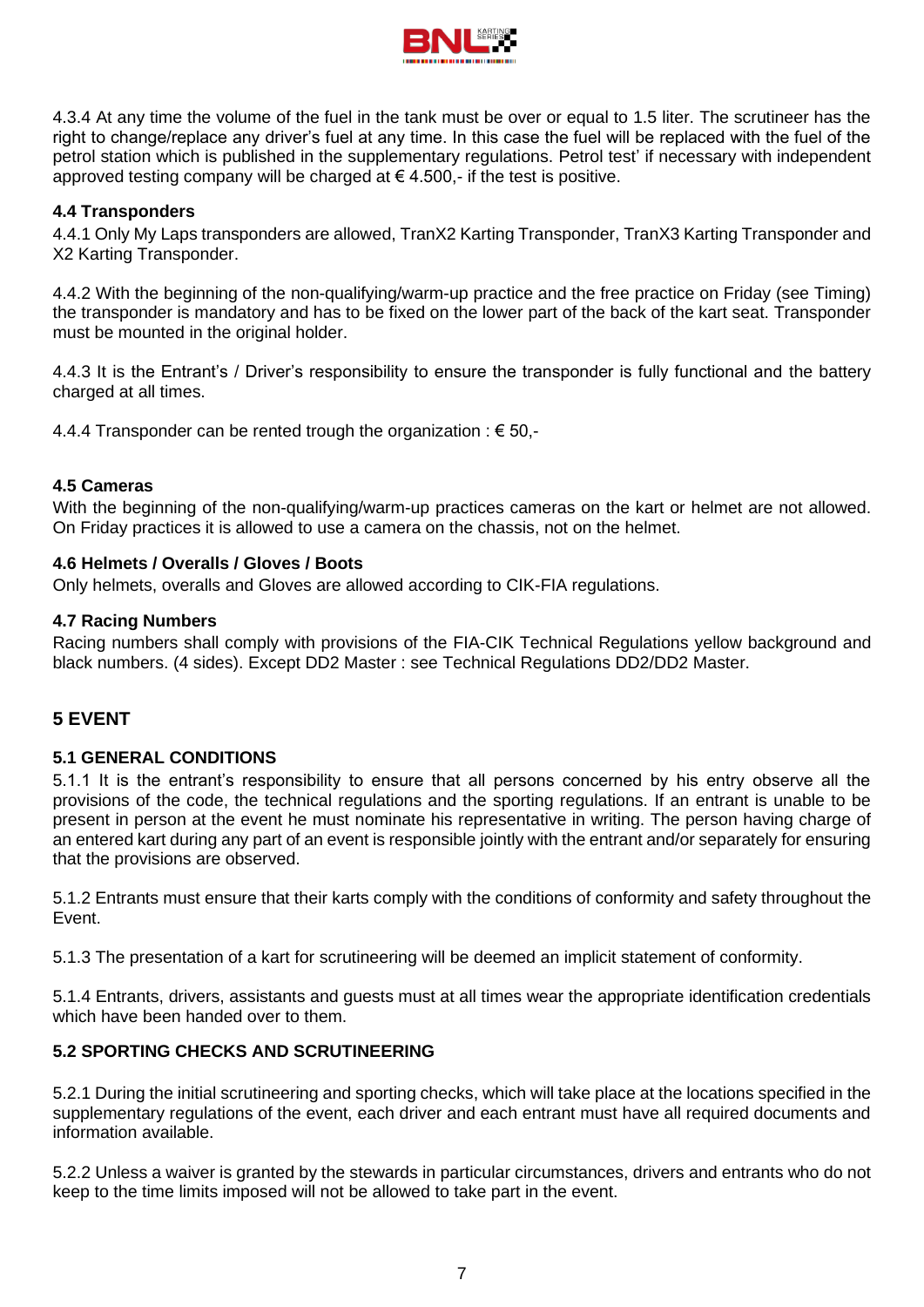

5.2.3 An entrant, a driver or any other person responsible for a kart may not be required to sign a discharge or any other document which has not previously been approved by the ASN hosting the event.

5.2.4 The clerk of the course or the chief medical officer may ask a driver to undergo a medical examination at any time during an Event.

5.2.5 No kart may participate from the beginning of the non-qualifying practice in an event unless it has been checked by the scrutineers.

5.2.6 At any time during the event, the scrutineers may:

- check the eligibility of the kart or of the driver's equipment (including fuel tests).

- require a kart to be dismounted by the entrant to make sure that the conditions of eligibility and conformity are fully satisfied.

- require an entrant to supply them with such parts or samples as they may deem necessary.

5.2.7 Any kart which, after being passed by the scrutineers, is dismantled or modified in a way that might affect its safety or call into question its eligibility, or which is involved in an accident with similar consequences, must be re-presented for scrutineering approval.

5.2.8 The clerk of the course may require that any kart involved in an accident be stopped and checked.

5.2.9 Checks and scrutineering shall be carried out by duly appointed officials who shall also be responsible for the organization of the servicing parks and/or the Parc Fermé, and who alone are authorized to give instructions to the entrants.

5.2.10 The stewards will publish the findings of the scrutineers concerning all karts controlled and will place them at the disposal of other entrants on request. These findings will not include any specific figures except concerning fuel tests.

5.2.11 Racing numbers and possible advertising signs shall be on the kart when the equipment is submitted to scrutineering.

5.2.12 A driver shall not be allowed to change his/her equipment after it has been identified at scrutineering.

5.2.13 At the event, the local ASN in collaboration with the event organizer will control all licenses (art. 2.9)

#### **5.3 BRIEFINGS / POSTING RESULTS**

5.3.1 Definition: The entrant's and driver's briefing is a meeting organized by the race director for all entrants and drivers of the event.

5.3.2 Aim of the briefing: to remind entrants and drivers of the specific points of the supplementary regulations concerning the organization of the event; to remind them of the safety notions, either general, or specific to the circuit used; to give any clarification concerning the interpretation of the regulations.

5.3.3 The briefing will be in person according to timetable. It is mandatory to attend this briefing.

5.3.4 Extra meetings may be organized if this is deemed necessary.

5.3.5 Stewards decisions, bulletins, official results, etc., will be published at our digital posting board. Prior to the event the link will be published at the BNL Karting Series website as well the ROTAX global APP.

#### **6. EVENTS**

#### **6.1 GENERAL SAFETY**

6.1.1 It is strictly forbidden for drivers to drive their karts in a direction opposite that of the race, unless this is strictly necessary to remove the kart from a dangerous situation.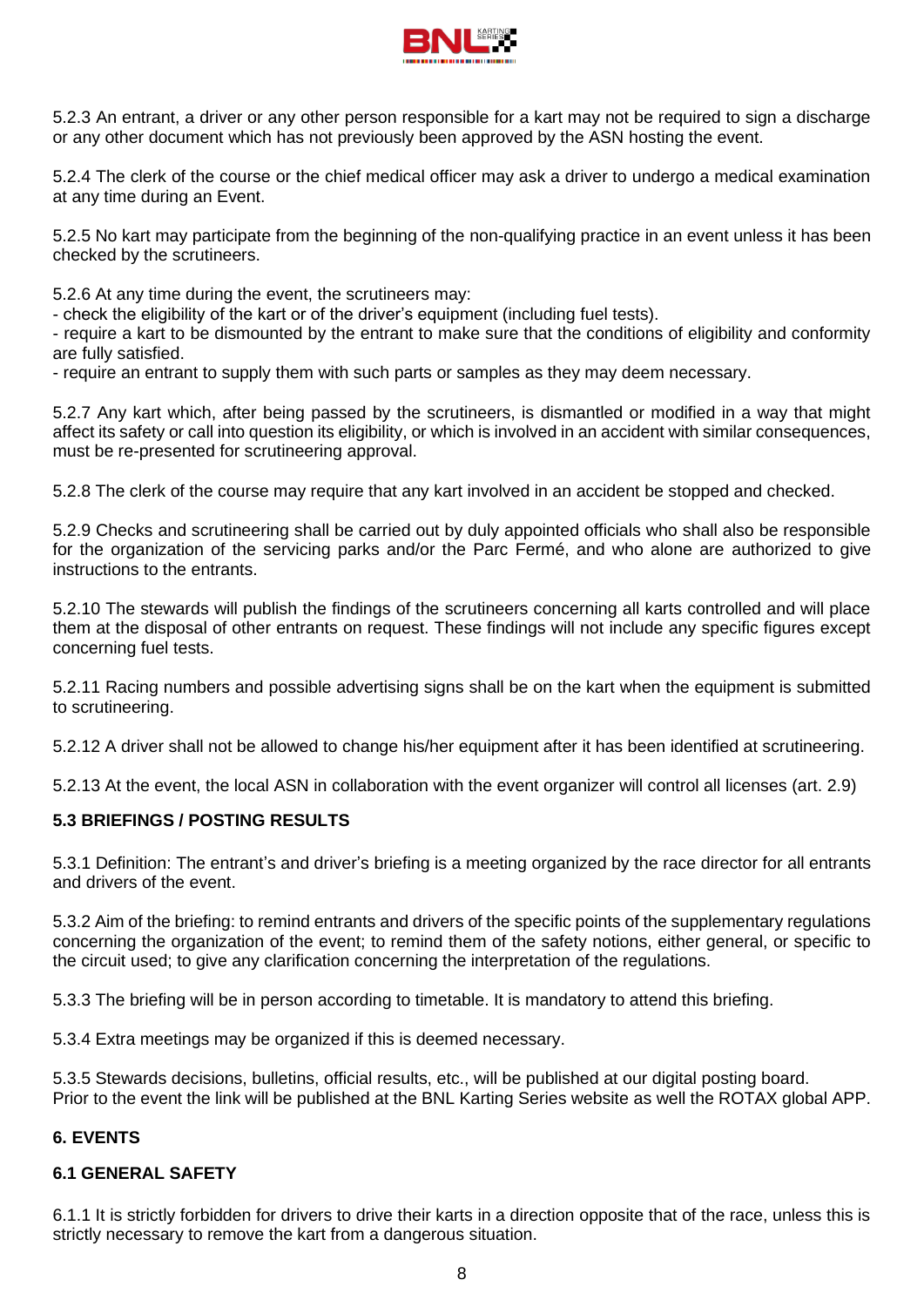

6.1.2 During non-qualifying practice, qualifying practice, the qualifying heats and the races of the final phase, drivers may use the track only and must at all times observe the dispositions of the code relating to driving on circuits.

6.1.3 During non-qualifying practice, qualifying practice, the qualifying heats and the races of the final phase, a kart that stops must be removed from the track as rapidly as possible in order for its presence not to constitute a danger or impede another driver. If the driver is unable to remove the kart from a dangerous position by driving it, it is the marshals' duty to help him; however, if the kart restarts as a result of such help, it will be disqualified from the session. Except for medical or safety reasons, the driver must stay close to his kart until the end of non-qualifying practice, qualifying practice, the qualifying heat or the race(s) of the final phase.

6.1.4 Any repairs with tools are banned outside the repairs area. It is forbidden to take any tools and/or spare parts on board the kart. The driver can receive help only in the repairs area determined by the supplementary regulations or during the briefing.

6.1.5 Except in cases expressly provided for by the regulations or by the code, no one except the driver is authorized to touch a stopped kart unless it is in the repairs area.

6.1.6 When the track is closed by the clerk of course during and after practice and after the finish until all concerned karts, whether they are mobile or not, have arrived at the «Finish» servicing park or at the Parc Fermé, no one is allowed to access to the track, with the exception of marshals carrying out their duties and of drivers when they are driving.

6.1.7 During qualifying practice, the qualifying heats and the race(s) of the final phase, the kart may be restarted only by the driver himself, except if he restarts from the repairs area. The driver may not receive any outside help on the track during the running of an event, except in the repairs area, which he may reach only by his own means.

6.1.8 A speed limit may be imposed in the pit lane and in the repairs area during practice and the formation laps. Any driver braking this speed limit will be imposed a penalty provided for in the regulations or the code.

6.1.9 If a driver is faced with mechanical problems during practice, the qualifying heats or the race(s) of the final phase, he must evacuate the track as soon as possible for safety reasons.

6.1.10 If a driver is involved in a collision, he must not leave the circuit without the stewards agreement.

6.1.11 No driver may leave the repairs area without having been invited to do so by marshals.

6.1.12 Official instructions will be transmitted to the drivers by means of the signals provided for in the code. Entrants must not use flags similar to these ones in any way whatever.

6.1.13 Any driver who intends to leave the track, to return to the servicing park or to stop in the repairs area shall demonstrate his intention in due time and shall ensure that he may do so safely.

6.1.14 During the event and at the order of the clerk of the course a driver who breaches the technical regulations, except during the final lap, must stop in the repairs area and remedy the breach before rejoining the track.

6.1.15 When they participate in non-qualifying or qualifying practice, in the qualifying heats or the races of the final phase, Drivers must at all times wear the full equipment defined in the FIA-CIK Technical Regulations.

6.1.16 The organizer undertakes to have on the track all safety devices provided for meetings in appendix 2 to the International Karting Regulations, from the beginning of non-qualifying practice until the end of the event.

6.1.17 In the case of a «wet race / practice» (conditions signaled by means of a panel by the race director), the choice of tires will be left to the appreciation of the drivers, the race director reserving the right to use the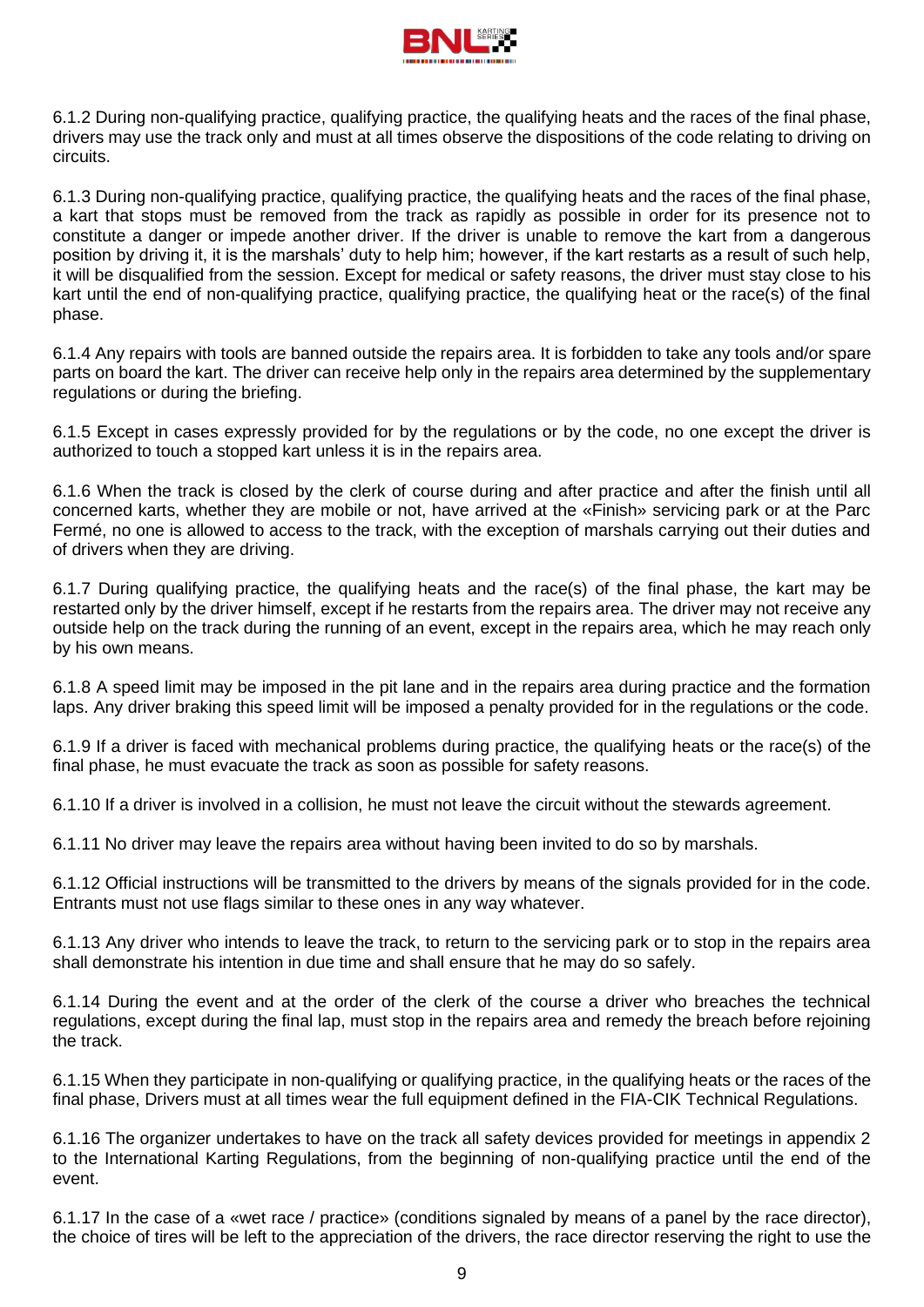

black flag if he deems that a driver's kart is fitted with the wrong set of tires and that the driver is too slow and dangerous for other drivers.

## **6.2 NUMBER OF KARTS ALLOWED ON THE TRACK**

The number of karts allowed on the track is - unless homologated differently - limited to 36 for final phase races, 36 for qualifying practice and the qualifying heats and 51 for non-qualifying practice / warm up.

#### **6.3 CODE OF DRIVING CONDUCT ON KART CIRCUITS**

#### 6.3.1 Observance of signals:

The instructions detailed in the FIA-CIK General Prescriptions and in the FIA-CIK Circuit Regulations are deemed to be part of this code of driving conduct. All drivers must be thoroughly acquainted with them.

#### 6.3.2 Overtaking:

A) During a race, a kart alone on the track may use the full width of the said track. However, as soon as it is caught up by a kart which is either temporarily or constantly faster, the driver is not allowed to swing from one side to the other or make a move sideways in order to prevent a legal overtaking maneuver when the other competitor is already by his side. He shall give the other kart the right of way in order to allow for passing.

B) If the driver who has been caught does not seem to notice that another driver wants to overtake him, the flag marshal(s) will give a warning by waving the blue flag to indicate that another competitor wants to overtake. Any driver who does not take notice of the blue flag may be penalized by the stewards. Systematic or repeated offences may result in the disqualification of the offender from the session.

C) Curves, as well as the approach and exit zones thereof, may be negotiated by the drivers in any way they wish, within the limits of the track. Overtaking, according to the circumstances, may be done either on the right or on the left. However, maneuvers liable to hinder other drivers such as premature or dangerous changes of direction, more than one change of direction, deliberate crowding of karts towards the inside or the outside of the curve or any other dangerous change of direction, are strictly prohibited and shall be penalized, according to the importance and repetition of the offences, by penalties ranging from a fine to the disqualification of the session. The repetition of dangerous driving, even involuntary, may result in the disqualification of the session.

D) Any obstructive maneuver carried out by one or several drivers, either having common interests or not, is prohibited. The persistent driving abreast of several karts, as well as fan-shaped arrangement, is authorized only if there is not another kart trying to overtake, otherwise the blue flag will be waved.

E) The penalty inflicted for ignoring the blue flag will also be applied to the drivers who obstruct part of the track and shall be more severe in the case of systematic obstruction, thus ranging from a fine to the disqualification of the session. The same penalty shall be applied to drivers who swing from one side of the track to the other in order to prevent other competitors from overtaking.

F) The repetition of serious mistakes or the appearance of a lack of control over the kart (such as leaving the track) may entail the disqualification of the drivers concerned.

G) The race track alone shall be used by the drivers during the race.

H) Contacts / collisions (during the race, declaration lap included): sanctions may be imposed on a driver who pushes another driver.

6.3.3 Stopping of a kart during the race:

A) The driver of any kart leaving the race shall signal this intention in good time and is responsible for ensuring that the maneuver is carried out safely and as near as possible to the point of exit.

B) Should a driver be compelled to stop his/her kart, either involuntarily or for any other reason, the kart shall be moved off the track as soon as possible so that its presence does not constitute a danger or prevent the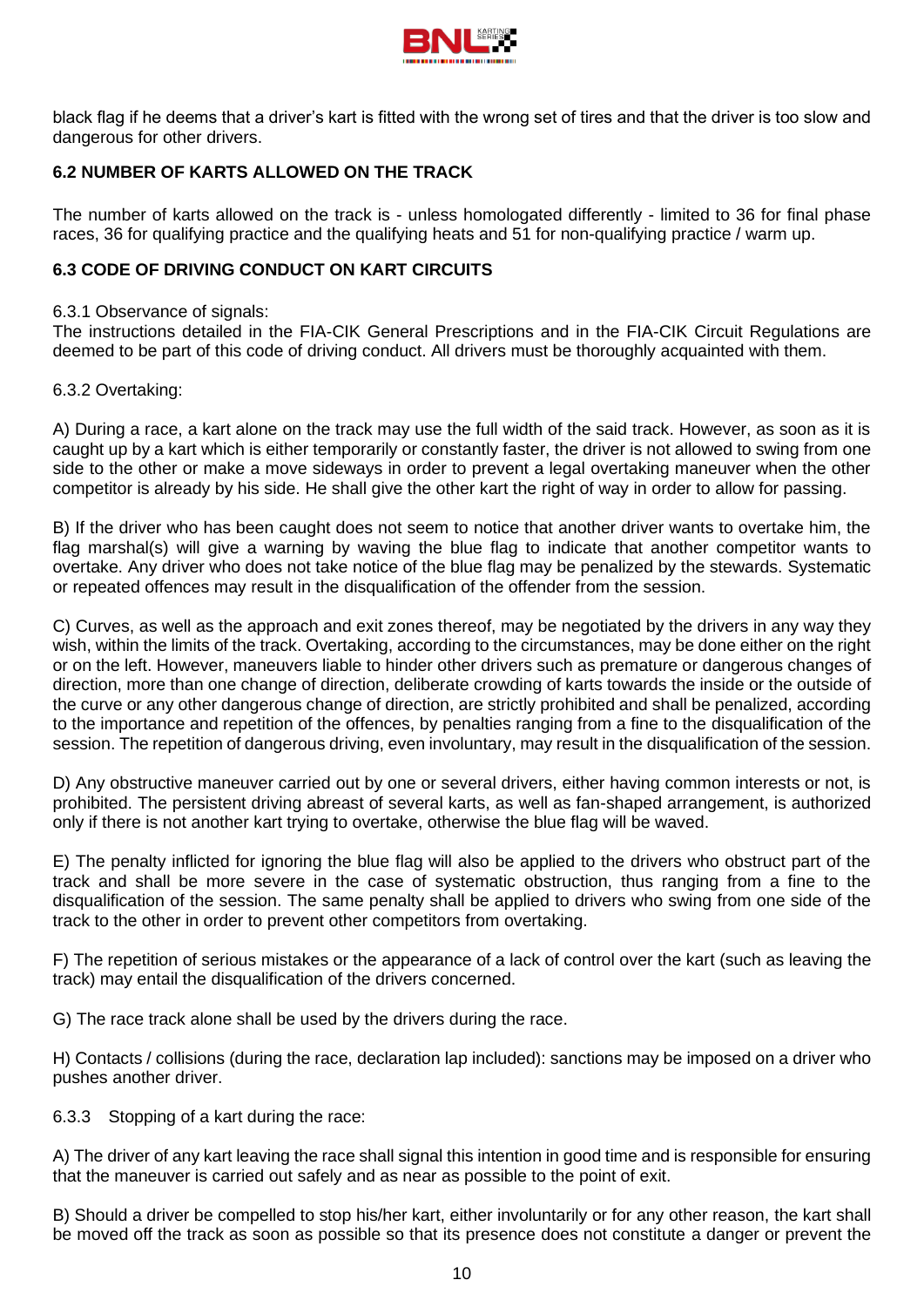

normal running of the race. If the driver is not able to move the kart out of the potentially dangerous position, it is the duty of the marshals or other officials to help.

C) Any replenishment carried out on the track itself is prohibited, and will entail immediate disqualification.

D) Apart from the driver - and, in exceptional cases, the competent officials - nobody is allowed to touch a stopped kart under penalty of it is disqualified of the session.

E) Pushing a kart along the track or pushing it across the finish line is not allowed, and will entail immediate disqualification.

F) Any kart abandoned on the circuit by its driver, even temporarily, shall be considered as withdrawn from the race. A kart left temporarily by its driver whilst a race is suspended will not be considered as abandoned.

6.3.4 Entrance to the pits (or repairs area or servicing parks):

A) The so-called «deceleration zone» is a part of the pits area.

B) During the practice sessions and the race, access to the pits or to the repairs area is allowed only through the deceleration zone. The penalty for a breach of this rule shall be a disqualification of the session.

C) Any driver intending to leave the track or to enter the pits or the servicing park or the repairs area shall signal his intention in good time and make sure that it is safe to do so.

D) Except in cases of force majeure (accepted as such by the stewards of the meeting), the crossing, in any direction, of the line separating the deceleration zone and the track is prohibited.

E) Except in cases of force majeure (accepted as such by the stewards of the meeting), any line painted on the track at the pit exit or the repairs area for the purpose of separating karts leaving the pits or the repair area from those on the track must not be crossed by any part of a kart leaving the pits.

#### **6.4 RUNNING OF THE EVENT**

The event could comprise non-qualifying practice, warm-up, qualifying practice, heats, second chance heats if necessary, Pré- Finals and Finals heats as a minimum.

#### *A) Non-qualifying practice/warm-up*

The time schedule of the event provides 1 non-qualifying practices for each category.

After 1 minute of beginning of the non-qualifying practice/warm-up all karts must have left the pregrid, competitors who have failed to do so cannot take part in the non-qualifying practice.

They are reserved for those drivers having passed the sporting checks and scrutineering.

If the number of drivers is equal or less than 30 it will be done in group, otherwise it can (not compulsory) be divided in 2 groups odd and even numbers.

The use of transponders is mandatory as from the beginning of the non-qualifying practice.

#### *B) Qualifying practice*

Duration of the qualifying practice will be 5 Minutes, only drivers who have passed scrutineering can participate. After 1 minute of beginning of the non-qualifying practice all karts must have left the pregrid, competitors who have failed to do so cannot take part in the qualifying practice.

If the number of drivers is equal or less than 30 it will be done in one group, otherwise it can (not compulsory) be divided in 2 groups raffled by electronic lotto (group 1 and group2).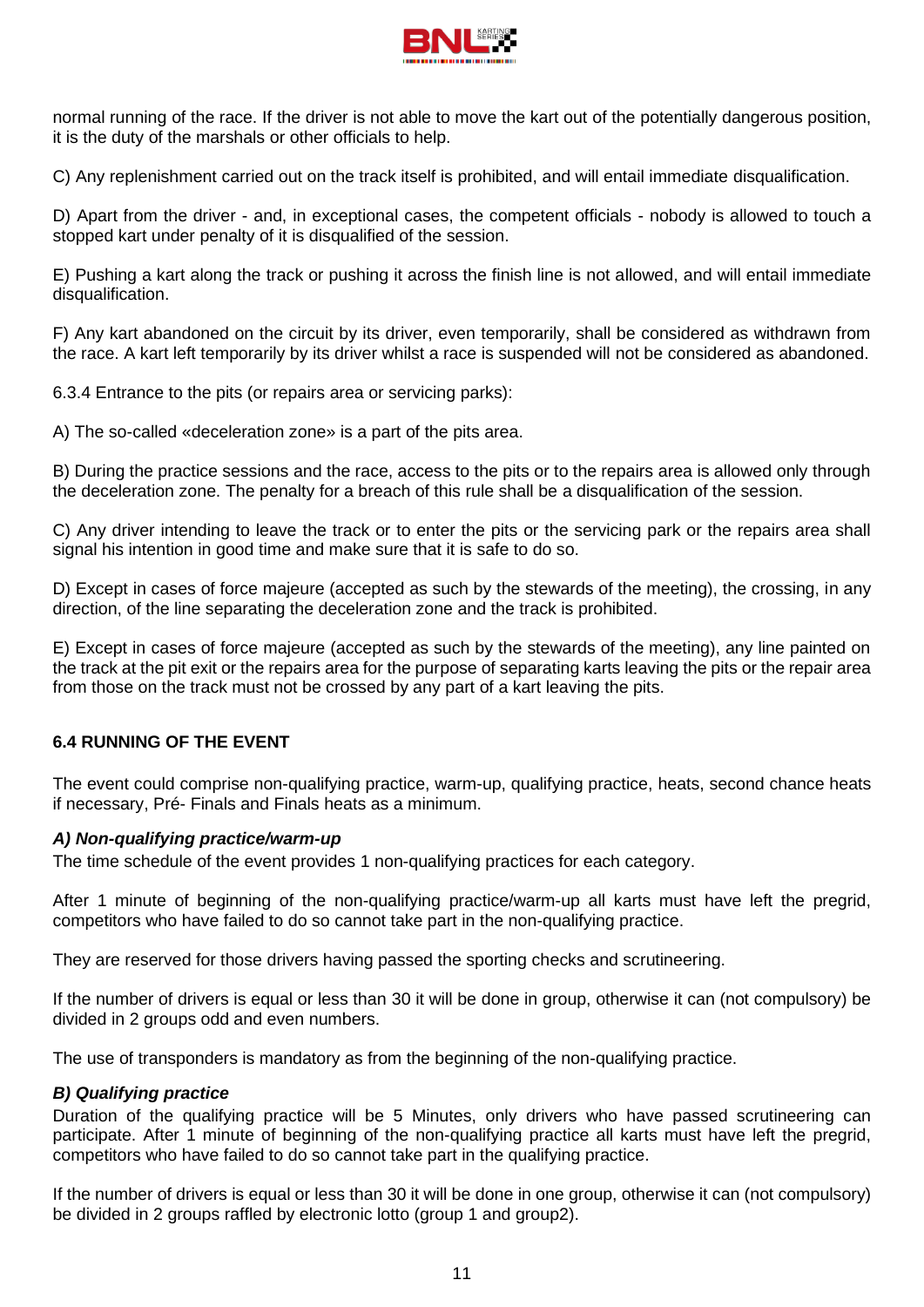

The use of transponders is mandatory.

During each session, drivers will take the start when they choose (within the 1-minute rule). Any driver having crossed the line drawn at the exit of the start area will be considered as being a starter and his lap time will be taken into account, whatever the circumstances. Any lap fully covered is timed. The time retained is that of the best lap covered during the session. Any ties will be decided by the 2nd best time set by each driver, and so on in the case of further ties.

The final classification of qualifying practice will be drawn up as follows:

#### **If there is only one group**

-The grid will be drawn up in the order of the fastest time achieved by each driver.

#### **If there are two groups (more than 30 Drivers)**

The right row (polesitter) of the grid will be drawn up in the order of the fastest time achieved in the fastest group. The left row of the grid will be drawn up in order of the fastest time achieved in the slower group.

If no time is taken into account for a driver, he/she will take the start at the end of the grid. If several drivers are in that situation, their starting position will be decided by drawing lots.

DNS competitors will be placed in front of DQ competitors.

If a driver stops in the repair area or in the servicing park, it will be final. He/she shall not be allowed to start again.

#### *C) Heats*

Case A : 36 or less drivers : No Heats. See chapter F.

Case B: 37 or more entered drivers - at the end of qualifying practice, drivers will be separated into groups for the qualifying heats. The number of drivers per group will be 18 maximum. Each group must compete versus all the other groups.

Check timing for the amount of groups.

3 groups : Pole Position Group A, 2<sup>nd</sup> Group B, 3<sup>rd</sup> Group C, 4<sup>th</sup> Group A, 5<sup>th</sup> Group B, 6<sup>th</sup> Group C, and so on.

4 groups : Pole Position Group A, 2<sup>nd</sup> Group B, 3<sup>rd</sup> Group C, 4<sup>th</sup> Group D, 5<sup>th</sup> Group A, 6<sup>th</sup> Group B, and so on.

3 groups each group two heats :  $\lt A - B \gt \lt B - C \gt \lt C - A \gt \lt$ . Check timing for sequence. 4 groups, each group three heats :  $>,  \$< B - C\$  >,  \$< C - A\$  >,  \$< C - D\$  >. Check timing for sequence.$ 

Duration of heat : Junior Max : 7 minutes + 1 lap Duration of heat : Senior Max : 7 minutes + 1 lap

For the qualifying heats, points will be awarded as follow: 0 point to the 1st, 2 points to the  $2n_d$ , 3 points to the 3rd and so on according to an increasing progression of one point per place.

#### **D) Ranking after heats**

The ranking is the sum of the qualifying heats points and sorted on least points, in case of an ex-aequo the better position from the qualifying practice will be decisive.

Drivers on position 1-30 are qualified for the Pre-final, the ranking after heats determines the start positions. Drivers on position 31-66 will drive, in case of more than 40 participants, a second chance heat.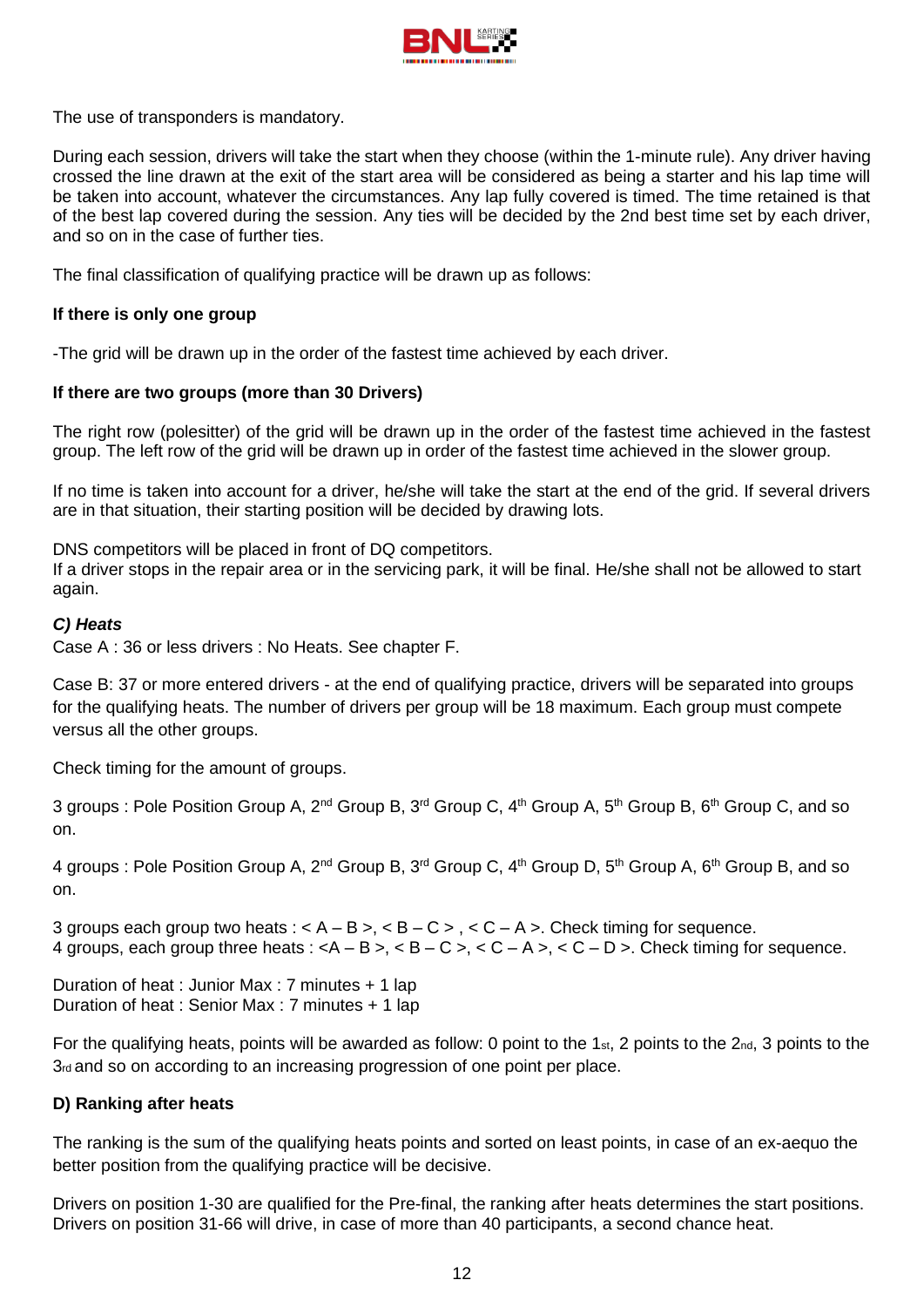

If there are 40 or less drivers : all first 36 qualified drivers after the official result from the ranking after heats will go to the Pre-final. In this case there will be no Second chance heat.

## *E) Second chance heat in case of more than 40 participants*

Drivers on position 1-6 move up to the Pré-final and getting start position 31-36 for the Pre-final, according to their race position.

#### *F) Pre-finals and Finals*

36 drivers are qualified from the official result of the Qualifying.

Duration :

| Category            | Pré – Final          | Final                |  |  |  |
|---------------------|----------------------|----------------------|--|--|--|
|                     |                      |                      |  |  |  |
| Max Micro           | 13 minutes $+$ 1 lap | 13 minutes $+$ 1 lap |  |  |  |
| Max Mini            | 13 minutes $+$ 1 lap | 13 minutes $+$ 1 lap |  |  |  |
| Max Junior          | 13 minutes + 1 lap   | 13 minutes $+$ 1 lap |  |  |  |
| Max Senior          | 13 minutes + 1 lap   | 13 minutes + 1 lap   |  |  |  |
| Max DD2 / Max DD2 M | 13 minutes $+$ 1 lap | 13 minutes $+$ 1 lap |  |  |  |

Any driver who has not covered all the laps scheduled, even if he has not finished the Final, will be classified according to the number of laps he has actually completed.

## *6.5 STARTING GRIDS (on pre-final, and final races)*

FIA-CIK International Sporting Code, FIA-CIK General Prescriptions Article 2.19.

A) At the end of the final qualifying practice session, the list of qualified drivers as well as the starting grids will be officially published.

B) Only these drivers will be allowed to take the start of the second change heat, pre- final heats and of the final phase.

C) Any entrant whose kart(s) is (are) unable to take the start for any reason whatsoever or who has good reasons to believe that his/her kart(s) will not be ready to take the start must inform the official in charge of the assembly area, who will advise the race director as soon as he has the opportunity.

D) In case there are no Qualifying Heats, the grid for the Pre-final will be drawn up in accordance with the fastest time achieved by each driver, taking into account the qualifying practice session. Should one or several drivers achieve the same time, the tie will be settled on the basis of their second best time, and so on.

The pole position driver of each grid will have the choice of the pole position (on the left or right side of the track), providing that he advises the race director as soon as he reaches the assembly area. This choice will only modify the first row, to the exclusion of the others. Failing this, the pole position driver of each grid will take the start of the race from the grid position which was the pole position the previous year or, if it is a new circuit, on that which was designated as such by the CIK-FIA, or designated in the supplementary regulations of the event.

E) Access to the assembly area from the servicing park will end as stated in the official time table. Any kart which has not taken its position on the pre-grid at that moment shall not be allowed to do so, except under exceptional circumstances left to the appreciation of the race director.

The karts placed on the pre-grid must be ready to race; it is strictly forbidden to carry out any work, adjustment and/or setup on the kart on the pre-grid, with the exception of tire pressures, which can be adjusted by the driver or his/her mechanic and by using his/her own means (tire pressure gauge), tire pressure adjustment must stop without delay when the "3 minutes" board is shown and an audible warning is given, at this time the mechanic must leave the assembly area immediately.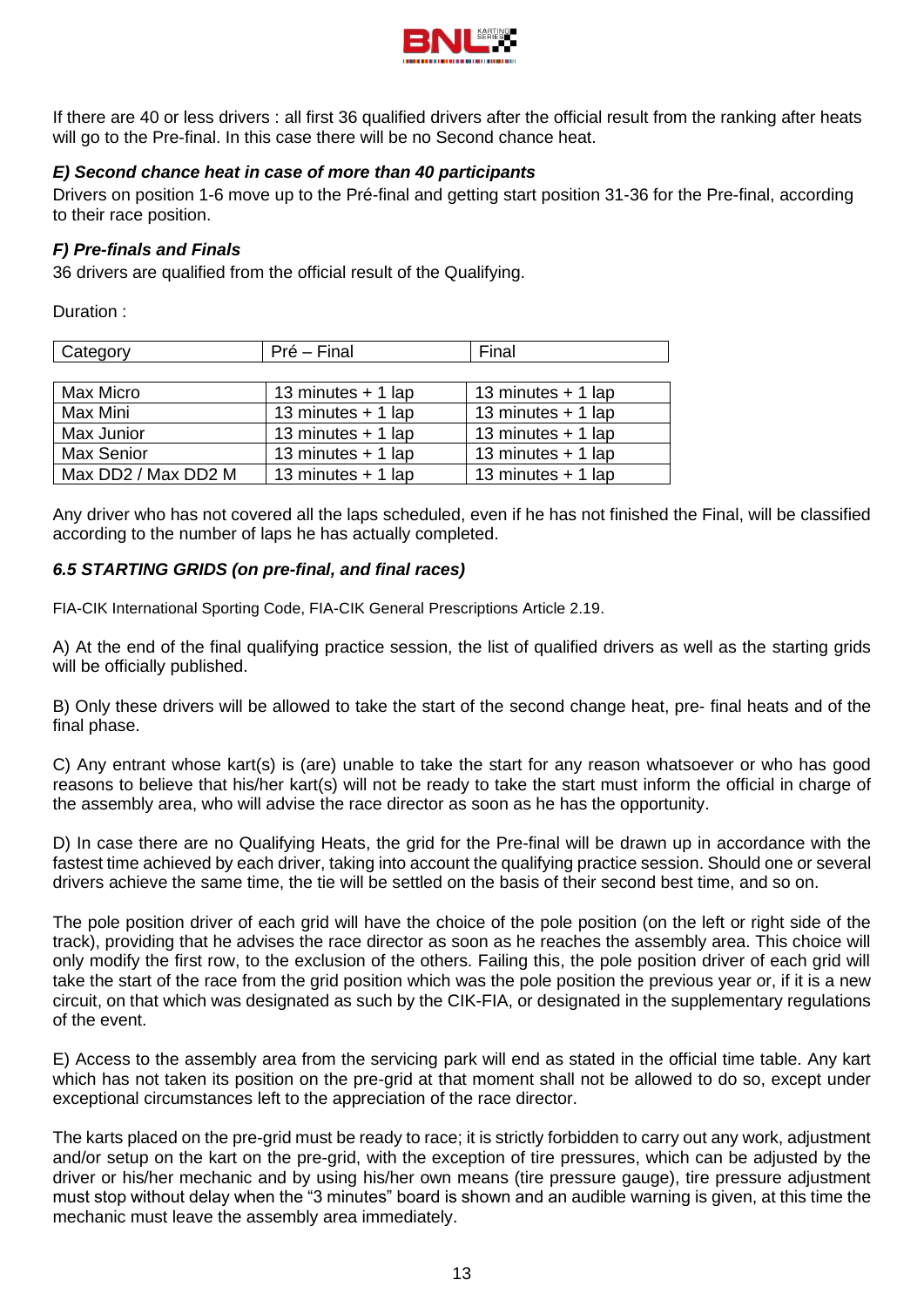

F) Karts on the assembly area are not prohibited to return to servicing park, except under exceptional circumstances left to the appreciation of the race director. It is prohibited to bring a second set of tires to the assembly area.

G) The mechanics will have to clear the assembly area three minutes before the time scheduled for the start of the race. If a driver is unable to start from the assembly area after the display of the green flag and/or light and if he requests the intervention of a mechanic, he will be authorized to leave the assembly area only on the orders of a marshal and he will take the start from the back of the formation when the start at the start/finish line is given, respective of the number of formation laps. No additional time will be allowed to a driver who has not respected these instructions.

H) Any driver who is present, with his/her kart, on the pre-grid within the time limit will be considered as a starter.

I) Time qualification: should a driver require assistant after the "30-second" signal in the time qualification the 2 best laps will be cancelled.

## *6.6 START DELAYED*

If the race director considers on safety reasons that the start must be delayed, the following procedure will take place.

A) A time will be given where change can be made.

B) Entrants/drivers outside this time will not be able to enter the race.

C) By tire change:

- The width of the rear and front wheel may be adjusted but must conform to CIK-FIA Technical Regulations

- No other modifications and/or changes are permitted unless the Race director decides otherwise.

#### *6.7 STARTING PROCEDURE*

A) The start signal shall be given by means of lights.

B) The start will be of the «rolling» type. The regulations for "Rolling start and Standing start for karts with clutches karts with gearbox" of the CIK-FIA general regulations apply. The grid being constituted of two lines of karts.

C) The Organizer following a decision of the Stewards has the right to change starting procedure from "Rolling Start" to "Standing Start" or "One Line Rolling Start" with Slow Boards. (SC in car racing)

D) Two 2-meter wide lanes bordered by white lines will be painted over the 110 meters leading to the start line. A yellow line shall be painted 25 m ahead of the start line.

E) As soon as the race director indicates with the green flag that the karts may take the start, the drivers are «at the orders of the race director» and may no longer receive any outside help. Any driver who has not placed himself at the orders of the race director in time with his kart in working order will be allowed to leave the assembly area only at the orders of the race director or of the officer in charge of the assembly area.

F) If the race director considers that a driver has been immobilized as a result of another driver's mistake, the race director may stop the formation lap and start again the starting procedure on the basis of the original grid or allow the impeded driver to regain his position.

G) The Race director will give the start as soon as he is satisfied with the formation.

H) At the end of the formation lap, drivers will go at slow speed towards the start line assembled in two lines of karts. During the approach stage, the red light will be on. No karts may accelerate before the red lights have been switched off. Karts must maintain their position until the start signal is given. If the race director is satisfied with the formation he will give the start by switching off the red lights. If he is not satisfied with the procedure, he will switch on the orange light, which means that an extra formation lap must be covered. Should the engine of a driver stop during formation lap, an official or mechanic nominated to carry out that task may restart him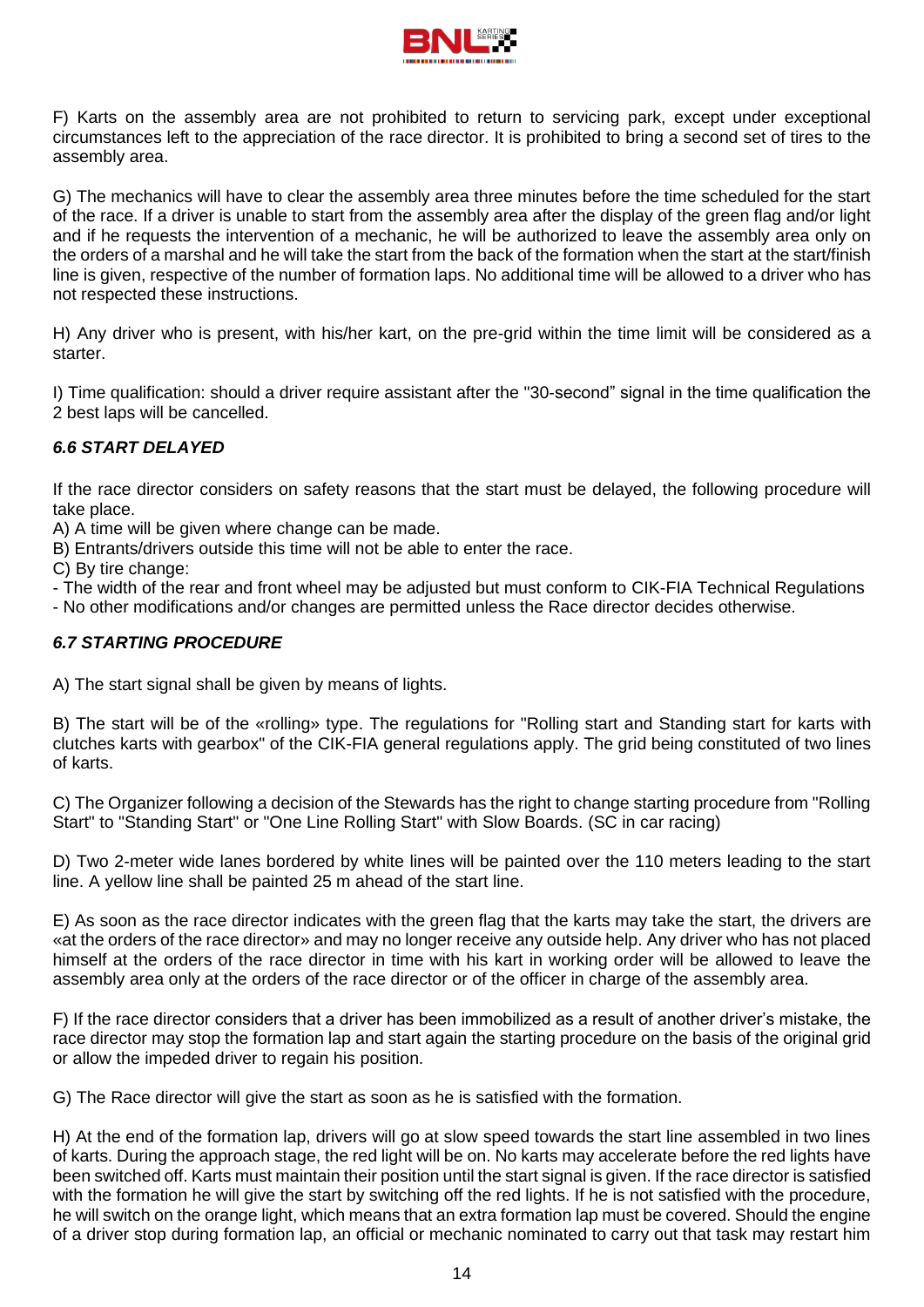

as soon as he/she has been passed by the entire field. He may then rejoin at the back of the formation and must not try to regain his grid position. If the kart cannot be started, then it must be removed from the track to a place of safety. Similarly should a driver fall behind the entire field without stopping, he must remain at the rear for the start and must not attempt to regain his position.

I) In the case of repeated false starts or incidents during the formation lap(s), the clerk of the course, acting as a judge of fact, may stop the starting procedure by means of the red flag and inform the stewards, who will be entitled to inflict on the offending drivers a penalty according to the FIA-CIK General Prescriptions. A new procedure will begin either immediately or within 30 minutes, according to the circumstances. The starting grid will be the same as for the initial procedure. All the drivers present in the starting area or in repair area before the procedure was stopped will be allowed to take the start of the new formation lap.

J) Any attempts to jump the start or delay it and any karts leaving the lane before the lights are switched off shall be sanctioned according to the FIA-CIK General Prescriptions.

K) A jump start will be deemed to have occurred when a driver crosses the start line ahead of his prescribed grid position at the start of the race. This is recorded by the timing system, and the official timekeepers who act as judges of fact and will determine if a jump start has been committed. The penalty refers to the event regulations.

L) As soon as the start has been given, racing conditions are applied and, irrelevant of the position of a kart on the track, it is forbidden to give it any assistance, except for parking it to a safe location.

M) The stewards may use any video or electronic system likely to help them to take a decision. The steward's decisions may supersede those taken by judges of fact. Any infringement to the provisions of the code or of these sporting regulations relating to the starting procedure may entail the exclusion of the kart and of the driver concerned from the event.

#### *6.8 STOPPING A RACE*

A) Should it become necessary to stop the race or practice because the circuit is blocked by an accident or because weather or other conditions make it dangerous to continue, the race director shall order a red flag to be shown on the line. Simultaneously, red flags will be shown at marshal's posts provided with these flags. The decision to stop the race or practice may be taken only by the race director (or, if he had to leave, by his deputy). If the signal to stop racing is given:

**Case A**: during practice, all karts shall immediately reduce speed and go back slowly to the «Finish» servicing park, and all karts abandoned on the track shall be removed.

**Case B**: other than practice, all karts will immediately reduce their speed and go to the «Finish» servicing park entrance or stop on the track at the place designated during the briefing, considering that:

- the classification of the race will be the classification at the end of the lap prior to that during which the signal to stop was given

- karts or rescue vehicles may be on the track
- the circuit may be totally blocked because of an accident
- the weather conditions may have made it impossible to drive at high speed on the circuit.

The procedure to be followed varies according to the number of laps completed by the race leader before the signal to stop was given:

- less than two laps: no points will be awarded. If the race can be restarted, the article of the FIA-CIK General Prescriptions will apply.

- two complete or more than two completed laps but less than 75% of the distance scheduled for the race (rounded up to the nearest higher whole number of laps). If the race can be restarted, the article of the FIA-CIK General Prescriptions will apply.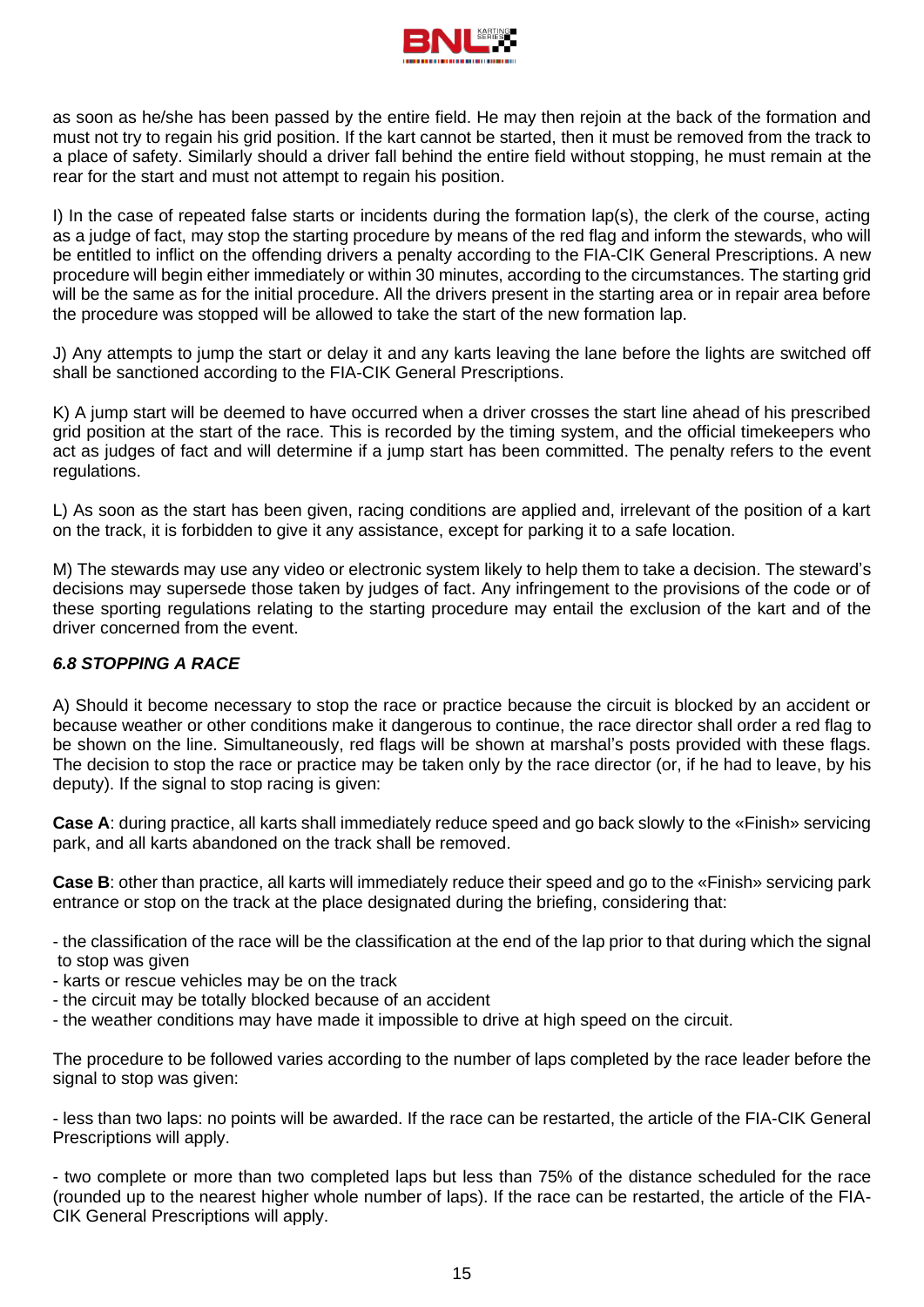

- 75% or more of the distance scheduled for the race (rounded up to the nearest higher whole number of laps). The karts will be directly led to the Parc Fermé, and the race will be considered as having stopped when the leading kart crossed the line at the end of the lap prior to that during which the signal to stop was given. Full points will be awarded.

## *6.9 RESTARTING A RACE*

A) Working on karts will be allowed only in the Repair Area; the only persons allowed to intervene on a kart are the Driver himself and his appointed Mechanic, holder of the appropriate pass. Refueling will not be allowed. All karts must be ready at the 3 minutes board.

B) After a suspending situation, the delay will be kept as short as possible and as soon as resuming time is known, Drivers will be informed. In all cases at least a 10 minutes warning will be given. Boards will be presented 10 minutes, 5 minutes, 3 minutes, 1 minute and 30 seconds before the resumption. Each signal will be accompanied by an audible warning.

C) The Race or Heat will be resumed with the "SLOW" process and Article 2.20 (CIKFIA General Prescription). The length of the new race will be equal to the difference between the scheduled number of laps and the number of laps covered. The Drivers who have crossed the Finish Line at the end of the lap prior to that on which the race was stopped and those who were in the Repair Area when the red flag was shown will be allowed to take the new start.

D) Resuming start positions will be determined by the finishing order at the end of the lap before the one on which the race was suspended.

#### *6.10 NEUTRALISATION OF A QUALIFYING HEAT OR RACE*

A) The clerk of the course or the race director may decide to neutralize a qualifying heat or a race. This procedure will be used only if the track is obstructed, or if the drivers or officials are in immediate physical danger, but the circumstances are not sufficient to justify stopping the qualifying heat or race.

B) When the order is given to neutralizes the qualifying heat or race, all observer's posts will display waved yellow flags and a "SLOW" board (yellow board with the word "SLOW" written in black), which shall be maintained until the neutralization is over. Flashing orange lights will be switched on at the line.

C) All the competing karts must then line up behind the leading kart, and overtaking is strictly forbidden. Overtaking will be permitted only if a kart slows down because of a serious problem.

D) During the neutralization laps, the leading kart will dictate the pace, at a moderate speed, and all the other karts must remain in as tight a formation as possible.

E) The karts may enter the repair zone during the neutralization, but they may rejoin the track only when authorized to do so by a marshal. A kart rejoining the track shall proceed at a moderate speed until it reaches the end of the line of karts behind the leading kart. Overtaking is strictly prohibited

F) When the race director or the clerk of the course decides to end the neutralization, he will have the flashing orange lights switched off; this will be the signal to the drivers that the race is to resume next time the line is crossed. In the last neutralization lap, the "SLOW" boards will be maintained and the yellow flags will be show immobile.

G) At that moment, the leading kart will continue to set the pace, at a moderate speed. The race director or the clerk of the course will signal the resumption of the race by means of a waved green flag at the line. Overtaking will remain prohibited until the karts have crossed the line at the end of the neutralization of the qualifying heat or race. On approaching the line, where a green flag will be waived by the race director or the clerk of the course, the drivers may accelerate only after crossing the yellow line preceding the line. The yellow flags and the "SLOW" boards at the observers' posts will then be withdrawn and replaced with waved green flags. These flags will be displayed for a maximum of one lap.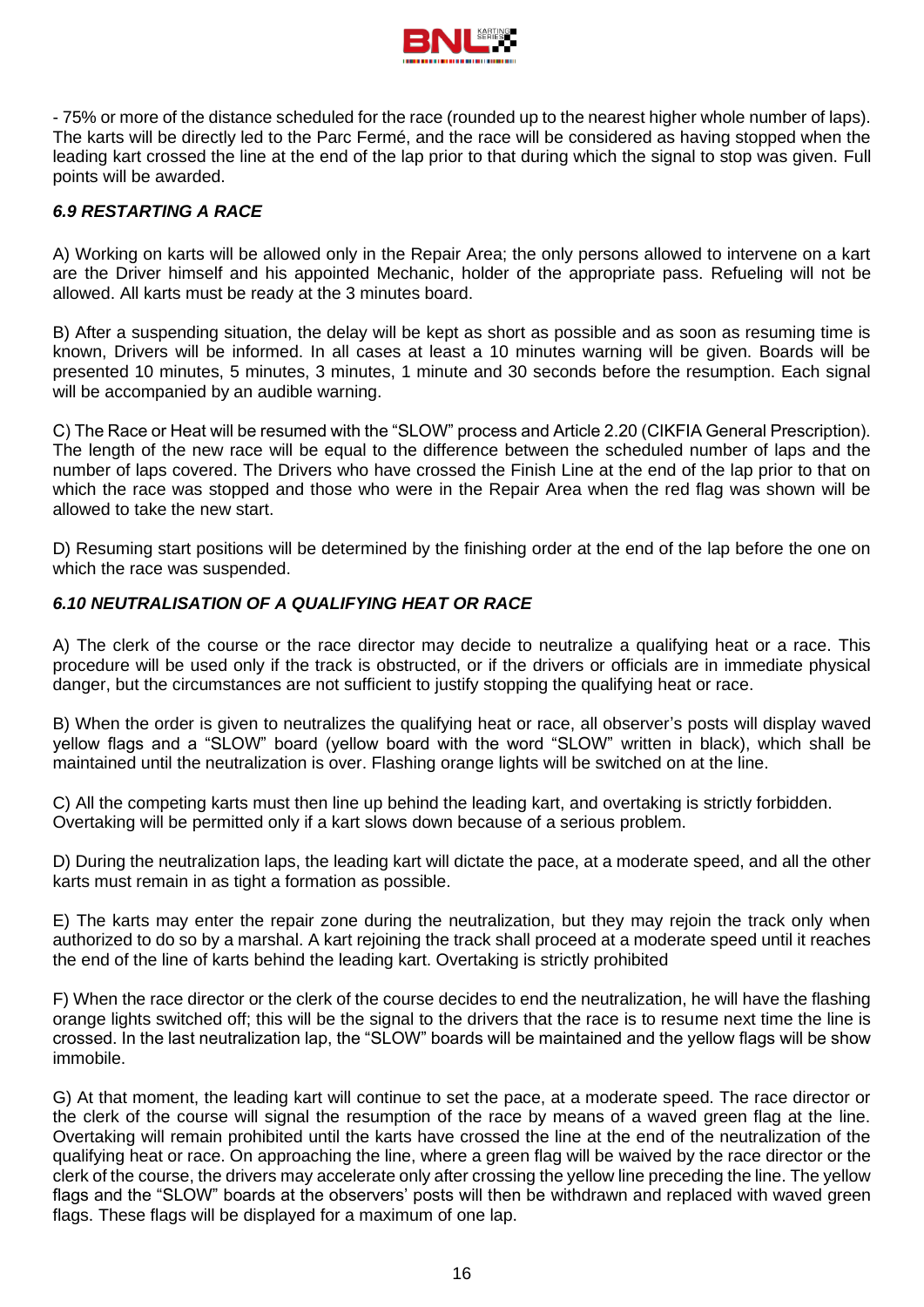

H) Each lap completed during the neutralization will be counted as a racing lap.

I) If the race finishes during the neutralization, the karts will take the checkered flag as usual, without being allowed to overtake. Overtaking will be permitted only if a kart slows down because of a serious problem.

#### *6.11 Safeties*

**A)** General Safety. CIK-FIA International Karting Regulation, General Prescription Article 2.14 and the Code (ISC)

**B)** Kart Safety. CIK-FIA International Karting Regulation, Technical Regulations Article 3 and the Code (ISC)

**C)** Equipment Safety. CIK-FIA International Karting Regulation, Technical Regulations Article 3 and 3.2 and the Code (ISC)

**D)** Provisional information of the meeting adapted to each race circuit / track license agreement / conditions. Additional information will be available in the Event Supplementary Regulations.

**E)** It is forbidden to use motorbikes, scooters or any other motorized vehicles in the Paddock, except where the Clerk of the Course have given special permission.

**F)** COVID 19 restrictions must be followed strictly and will be online available prior to the event.

#### *6.12 Paddock*

**A)** Entrant, Drivers, Mechanic and Guest passes will be issued at the sporting check. All passes must be presented at any time and no one will be readmitted without a pass.

**B)** Only vehicles with authorized passes are allowed in the Paddock.

**C)** Each Paddock space (8x6meter) shall be equipped with at least one 5 Kg fire extinguisher.

**D)** It is strictly forbidden to smoke or to use any device risking provoking fire in the Paddock area, it is forbidden to Cook in the Paddock, except with a special authorization from the Organizer

**E)** No Catering awnings are allowed in the Paddock, a separate area next to camping will be allocated, if space allows.

**F)** Ground sheets are compulsory to be used during the whole race week.

**G)** Refueling is only allowed in your allocated paddock space, and only with the use of ground sheet.

**H)** Any fuel and/or spilling will be fined with a  $\epsilon$  500,= penalty, to be paid to the track owner before leaving the track.

#### *6.13 Servicing Parc / Pregrid*

**A)** Only one (1) driver per kart and one (1) mechanic is allowed in "Servicing Park" "Pregrid" and only with proven pass and/or proven identification

**B)** Open and closing times for "Servicing Parc" and "Pregrid" will be announced in the time schedule.

**C)** Drivers who miss the "Pregrid Gate Closing Time" are allowed to start, but only from the "repair are zone" when the start is given. He is not allowed to follow the formation before.

**D)** Mechanical help with or without tools in the pregrid area, drivers are allowed to start from the "repair area zone" when the start is given. He is not allowed to follow the formation before.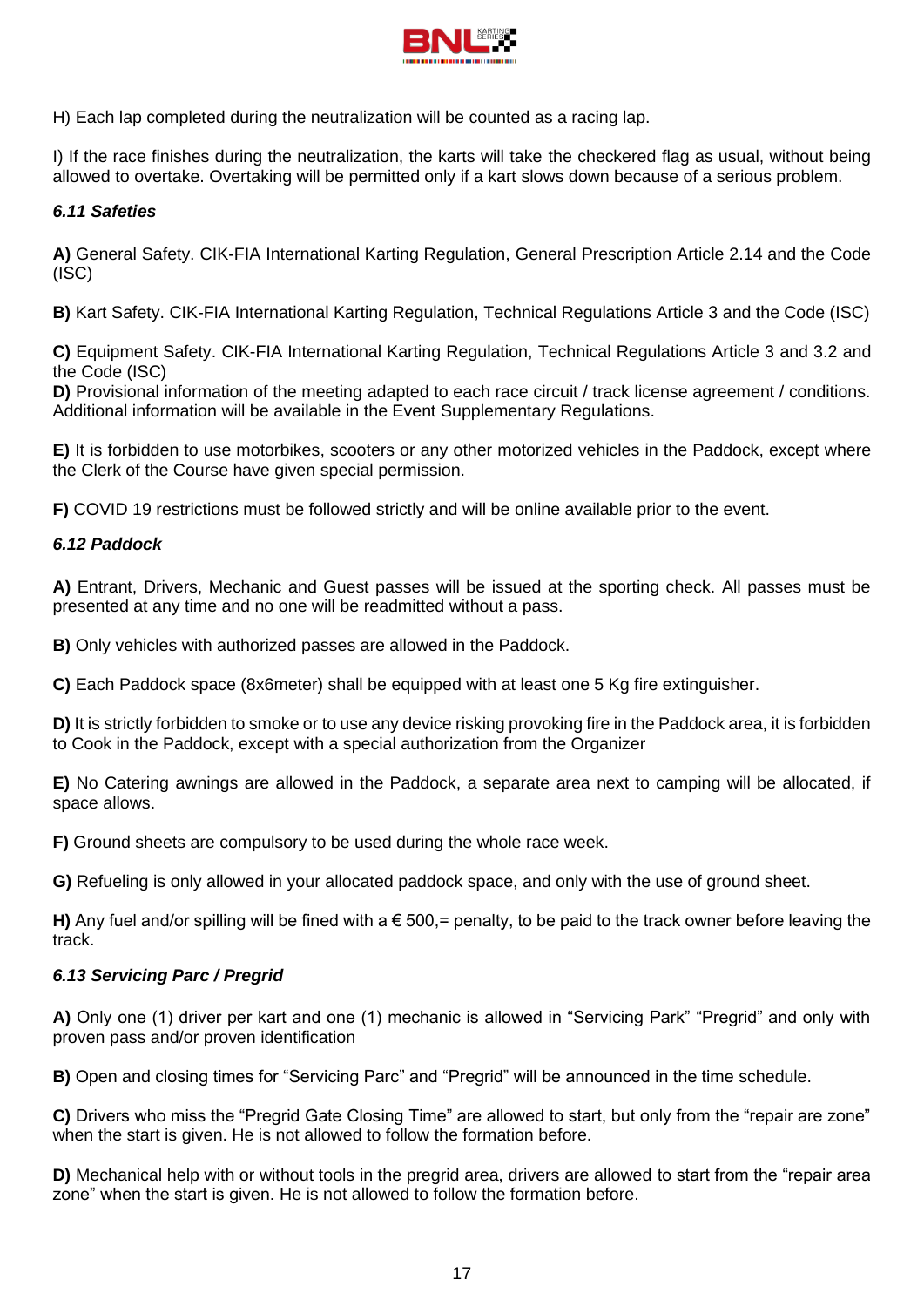

#### *6.14 Jurisdictions*

Limburg Karting reserves the right to issue additional statement following the agreement of the RACB presenting the Series and the CIK-FIA, concerning the Rules and Regulations (previously approved by the RACB proposing the event and the CIK-FIA) from time to time, and all such statements will be issued to all registered competitors by way of Competitor's Bulletins at the race event, or published on the official website.

The jurisdiction of a court is excluded for decisions of the FIA, the RACB, their jurisdictions, the stewards, and the event organiser.

No claim for compensation of whatever kind may be derived from actions and decisions of the RACB or its jurisdiction as well as of RACB representatives or the event organiser, except in the case of a damage caused on purpose or by gross negligence.

#### *6.15 Protests and appeals*

The FIA International Sporting Code and RACB National Sporting Code is applicable for protests and appeals, as well the FIA Legal System and Code of Procedure for FIA appeals. Protest time is 10 minutes after each session.

#### **7 Series rules and penalties**

#### **7.1 Front Fairing**

The front fairing must be in the correct position at all times during a competition according to the CIK-FIA technical regulations.

If the judge of fact reports that the front fairing on one or more karts was no longer in the correct position when the "black and white checkered flag" was waved and the kart(s) concerned crossed the finish line, in all situations a penalty will be imposed automatically on the driver(s) concerned. This penalty is not subject to appeal (in application of Art. 12.2 ISC).

#### **Front Fairing Qualifying session : 3 places grid penalty Front Fairing Heats / Finals : 5 seconds time penalty**

When the Scrutineers/Judges of Fact send the reports regarding the incorrect position of the front fairing, the Stewards will automatically apply the decisions, the stewards can also do a collected decision for the involved drivers in a session. The Entrants concerned shall not be invited to sign the decision documents.

Should a Driver or a third party be found/proved to have intentionally replaced a front fairing which is not installed correctly during the last lap or after the "black and white checkered flag" was waved this will lead to a disqualification from the involved session or in worse cases from the event.

#### **7.2 Leaving corridor**

If a driver leaving the corridor (lines) before the start was given the following penalties will count.

| <b>Case A:</b> 1 to 2 tires out of corridor      | time penalty 3 seconds |
|--------------------------------------------------|------------------------|
| <b>Case B:</b> more than 2 tires out of corridor | time penalty 5 seconds |

This penalty is not susceptible to appeal (in application of Art. 12.2 ISC).

#### **7.3 Time penalty 5 seconds**

In addition to the CIK-FIA General Prescriptions the Race director have the power to decide a 5 seconds penalty. The penalty will be shown with the black and white flag in connection with the start number and a board 5 seconds at the start/finish line.

During the 2 last laps no flags will be shown, the race director informs during the briefing on the procedure for the imposition and notification of these penalties.